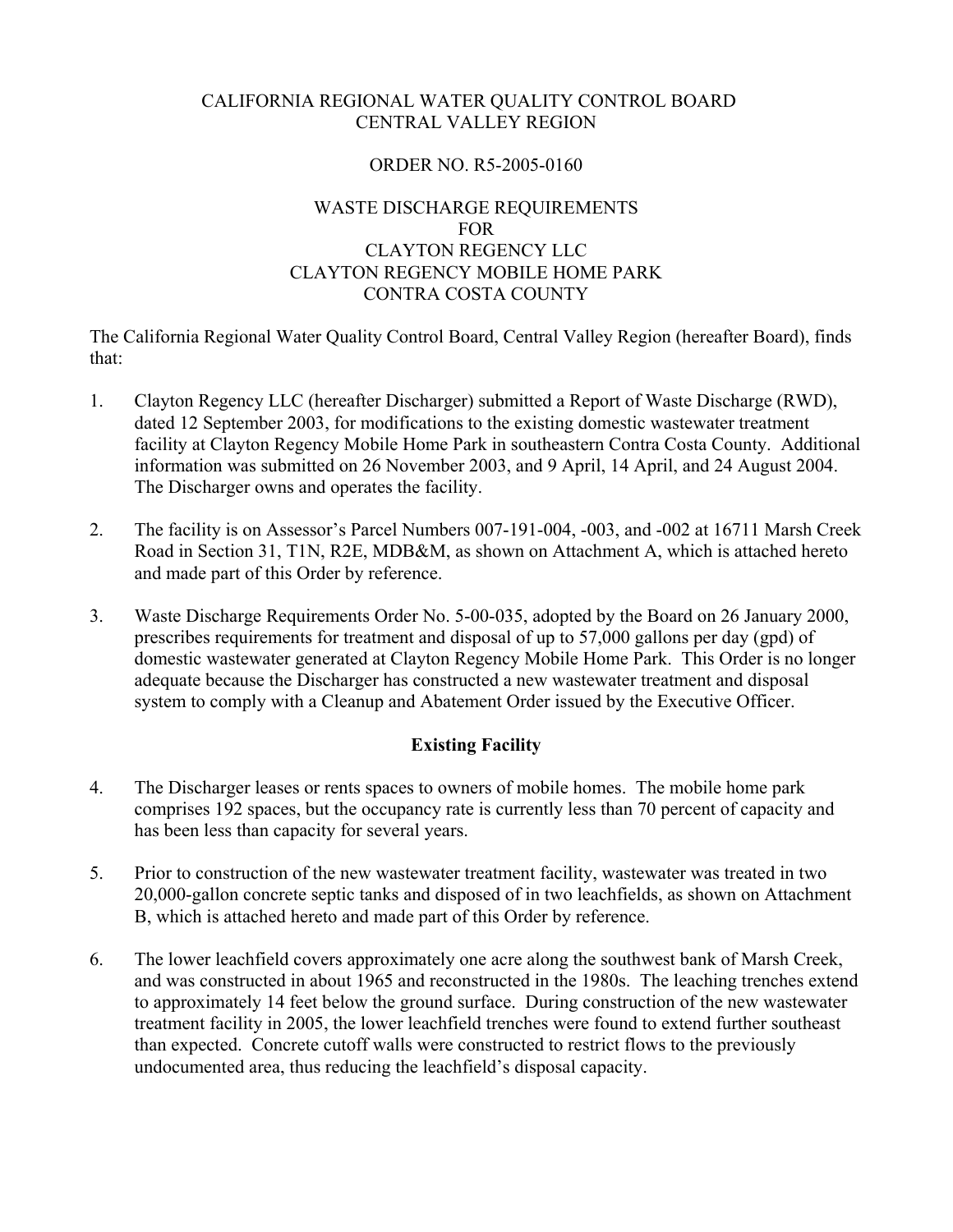- 7. The upper leachfield covers approximately 20,000 square feet, and was constructed in 1991 to provide additional disposal capacity because the lower leachfield began to fail. It is approximately 500 feet southwest of the creek and the trenches are shallower than those of the lower leachfield. Septic tank effluent is pumped to the upper leachfield by a lift station located near the septic tanks.
- 8. Current average daily septic tank influent flows are estimated to be approximately 30,000 gpd during dry weather.
- 9. Coarse bubble diffusers were installed in the septic tanks and lift station in September 2003. Based on wastewater monitoring performed since adoption of the previous Order, the RWD provided the following data to characterize the septic tank effluent prior to installation of the aeration system.

| Constituent/Parameter | <b>Typical Concentration Range</b> |  |
|-----------------------|------------------------------------|--|
| <b>BOD</b>            | 120 to 220 mg/L                    |  |
| <b>TSS</b>            | 18 to 150 mg/L                     |  |
| <b>TDS</b>            | 440 to 1,100 mg/L                  |  |
| <b>PH</b>             | 6.3 to 8.6                         |  |
| Total nitrogen        | 30 to 50 mg/L                      |  |

# **Cleanup and Abatement Order**

- 10. The septic system was first constructed in the 1960s with only one leachfield. Prior to adoption of the current WDRs, the facility had a history of recurring leachfield failures. The upper leachfield was constructed in 1991 to provide additional capacity because the original (lower) leachfield began to fail.
- 11. Due to a lack of local utilities, potable water was previously provided by on-site wells, which produced water from a saline aquifer. The Discharger operated a reverse osmosis (RO) water treatment system to comply with drinking water standards for salinity constituents. Initially, the RO reject brine was discharged to the septic system. However, due to consistent leachfield failures, the Discharger began discharging the RO brine to a series of dry wells along the banks of Marsh Creek.
- 12. Because of repeated leachfield failures, concerns about groundwater quality, and evidence of surface water impacts in Marsh Creek from the RO brine discharge, WDRs Order No. 5-01-035 contained a schedule for technical reports to ensure that the Discharger would construct facility improvements to protect water quality, including eliminating the discharge of RO brine.
- 13. After adoption of the revised WDRs, the Discharger failed to submit some reports, and several other technical and monitoring reports were deficient. The continued discharge of RO brine and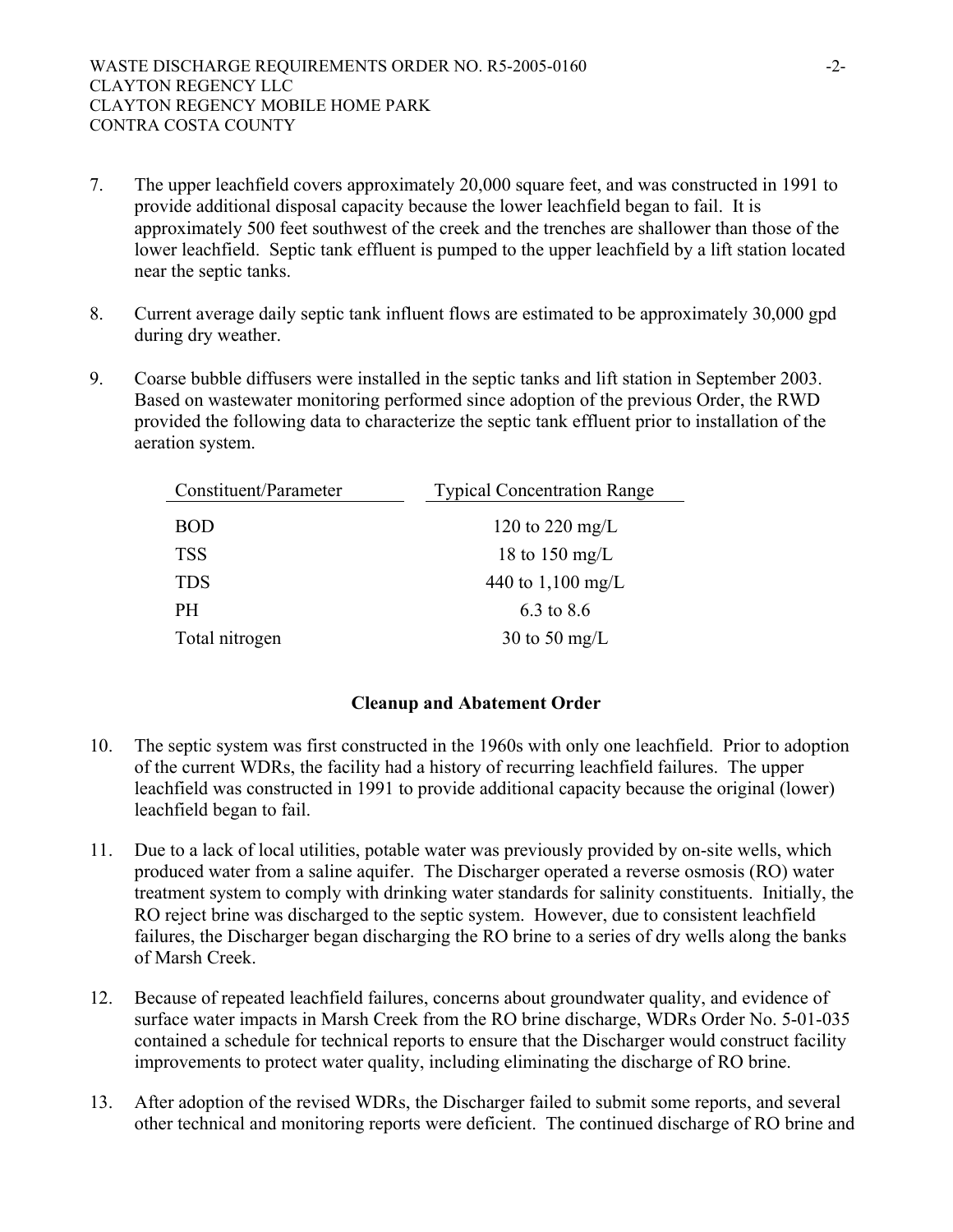minimally treated wastewater to the leachfields caused degradation of groundwater and surface water quality as evidenced by the Discharger's self-monitoring reports.

- 14. In response to staff enforcement letters, the Discharger proposed to reconstruct the wastewater treatment system and obtain another water supply for the mobile home park to eliminate the need for the reverse osmosis system. Therefore, on 19 November 2002, the Executive Officer issued Cleanup and Abatement (C&A) Order No. R5-2002-0732 requiring the Discharger to comply with a schedule for the proposed improvements.
- 15. The Discharger has worked diligently to comply with the C&A Order and has ceased discharge of RO brine to the dry wells. Completion of the wastewater treatment system was delayed due to circumstances beyond the Discharger's control. As of the date of this Order, all tasks required under the C&A Order have been completed in a satisfactory and timely manner. Therefore, this Order rescinds C&A Order No. R5-2002-0732. The Discharger no longer uses the saline water supply well or the reverse osmosis unit.

### **Proposed Changes in the Discharge**

- 16. The existing septic tanks will continue to be used for partial primary treatment of domestic wastewater and will also serve as flow equalization tanks. A new package treatment plant has been constructed to further treat the septic tank effluent using rotating biological contactors (RBCs), an intermediate clarifier, a denitrification chamber, a final clarifier, multimedia filtration, and ultraviolet (UV) disinfection. Treated, disinfected wastewater will be conveyed to a 1,500-gallon pumping tank for discharge to a new subsurface disposal system or the upper leachfield.
- 17. A new 5-foot diameter lift station has been constructed to convey septic tank effluent to the package plant using variable speed pumps. The lift station is equipped with level sensors and float switches, and is designed to maintain a constant liquid level within the septic tanks by increasing and decreasing the flow rate to the package plant as needed.
- 18. A licensed septage hauler will remove solids from the RBC's primary clarifier and septic tanks as necessary, typically every 60 to 90 days.
- 19. The Discharger will retain the services of a certified wastewater treatment plant operator to perform operation, maintenance, and monitoring of the system.
- 20. The RWD identified four possible system failure modes and automated system responses to prevent wastewater overflow:
	- a. Power outages will cause the system to cease operating. During periods of power failure, septic tank effluent will flow to the lift station, which has an emergency overflow outlet that discharges by gravity to the existing lower leachfield.
	- b. Influent flow rates greater that the design peak hourly flow rate will also trigger overflow to the lower leachfield.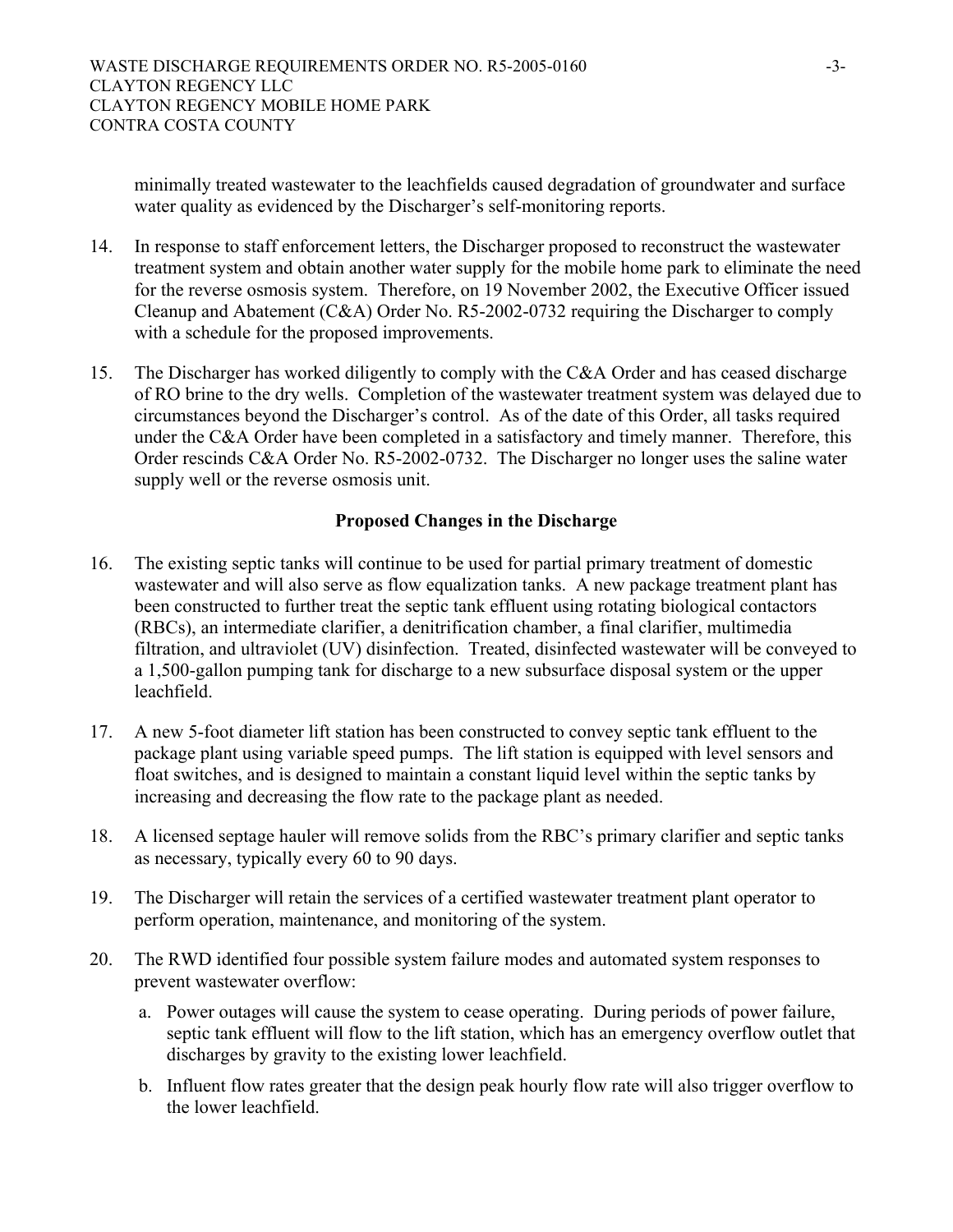- c. Failure of the package plant pumps or motors while the influent pumps are still in operation will trigger a high level alarm in the RBC tank and will automatically turn off the influent pumps. This will cause septic tank effluent to flow via the lift station wet well to the lower leachfield.
- d. Physical blockage of the package treatment system will automatically trigger the same sequence of events as pump/motor failure, resulting in temporary discharge of septic tank effluent to the lower leachfield.

All high water alarms will include an autodialer feature to alert the treatment plant operator of system failure.

- 21. The package plant is designed based on full occupancy, and is capable of treating average daily dry weather flows of 46,000 gpd and peak month average daily flows of 52,000 gpd. The system can accommodate peak hour flows of up to 110 gpm.
- 22. Based on influent quality and the treatment system design, the RWD states that treated effluent should exhibit the following characteristics.

| Design Effluent      |
|----------------------|
| Concentration        |
| $30 \text{ mg/L}$    |
| $30 \text{ mg/L}$    |
| $1,200 \text{ mg/L}$ |
| $10 \text{ mg/L}$    |
| 6.5 to 8.5           |
| 240 cfu/100 mL       |
|                      |

- 23. Treated and disinfected effluent will be discharged primarily to a new at-grade mound leaching system that has been constructed north of the mobile home park (Parcel A on Attachment B). The new mound system comprises approximately 50,000 square feet with 140-foot long, 10-foot wide mounds spaced 5 feet apart. The Parcel A mound system will be pressure dosed, and each zone will be allowed to rest between applications. The pressure-dosing system is automated and is designed to automatically switch the flow to the next dosing zone at a preset interval. The design disposal capacity of the Parcel A mound system is 40,000 gpd as an average daily dry weather flow. During peak flow months, the average daily discharge to this leachfield may be as high as 43,200 gpd.
- 24. The upper leachfield, which has a history of failure, was rehabilitated in 2002 with limited effect, and was rested in 2002 and part of 2003. The upper leachfield has been reconstructed as a pressure-dosed at-grade mound system covering 10,000 square feet with 1,000 lineal feet of mounds. The design capacity of the retrofitted upper leachfield mound system is 8,000 gpd as an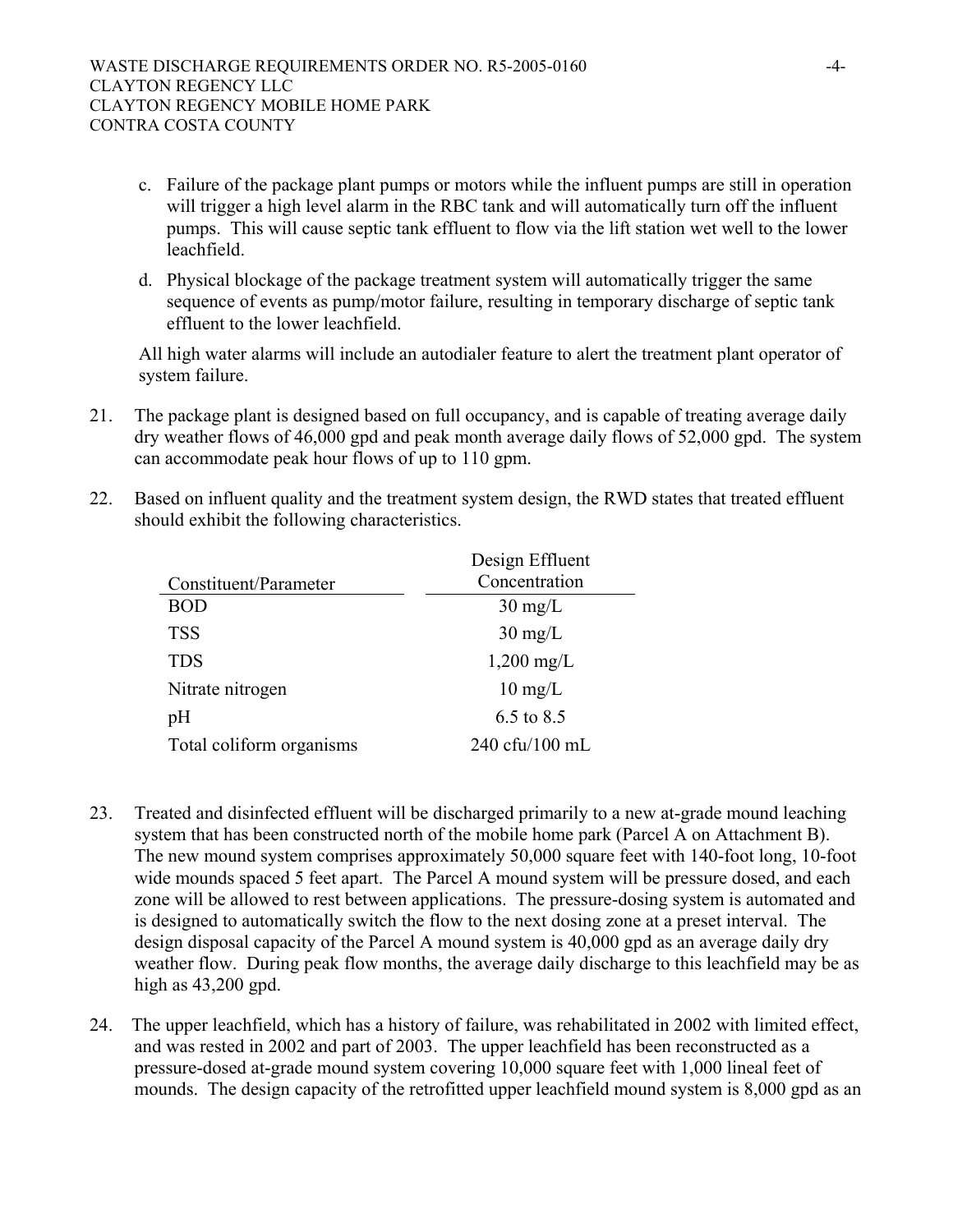average daily dry weather flow. During peak flow months, the average daily discharge to this leachfield may be as high as 8,800 gpd.

- 25. The lower leachfield will be used only for emergency bypass conditions, as described above. If maintenance requires extended shutdown, septic tank effluent may also be temporarily diverted to the upper leachfield's subsurface trenches.
- 26. The effluent disposal capacity of the combined Parcel A and upper leachfields is adequate for an average daily flow of 48,000 gpd as an annual average. The RWD states that additional subsurface disposal capacity may be gained by rehabilitating the lower leachfield.

### **Site-Specific Conditions**

- 27. Surrounding land uses are agricultural and parkland. The terrain is hilly, and Marsh Creek flows though a deeply incised channel approximately 20 feet below the level of the mobile home park.
- 28. Soils at the site generally consist of approximately 10 feet of clay or sandy clay underlain by 10 to 25 feet of coarse alluvium over sandstone bedrock.
- 29. The mean annual rainfall for the vicinity of the site is approximately 13.6 inches.
- 30. The reference evapotranspiration rate  $(ET_0)$  published by CIMIS for the closest weather station in Brentwood is 48 inches per year.
- 31. No part of the wastewater treatment and disposal facility lies within the 100-year floodplain.

### **Groundwater Considerations**

- 32. Groundwater is typically encountered at 11 to 26 feet below ground surface, and generally flows towards Marsh Creek.
- 33. The facility has nine groundwater monitoring wells completed within the shallow saturated zone. Based on groundwater monitoring data for these wells since 2001, the existing leachfields have caused concentrations of ammonia, nitrate nitrogen, and coliform organisms to exceed the applicable water quality limits in groundwater.
- 34. Monitoring wells MW-7 through MW-9 were installed in early 2001 to provide baseline (predischarge) groundwater monitoring data for Parcel A. As such, all of the data obtained prior to effluent discharge at this area probably provide the best indication of background groundwater quality for the site. Pre-discharge analytical data for these wells is summarized below.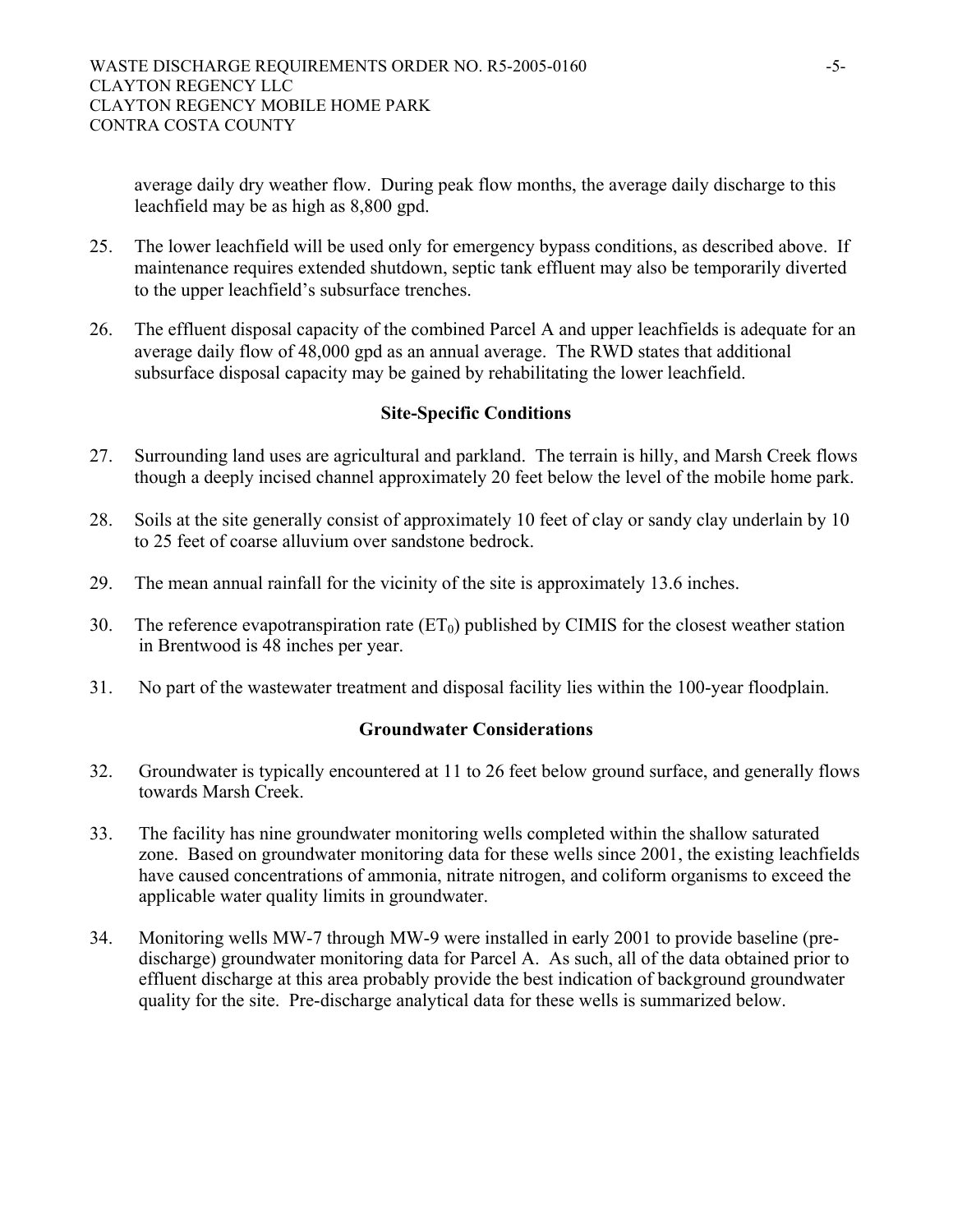#### WASTE DISCHARGE REQUIREMENTS ORDER NO. R5-2005-0160 -6-CLAYTON REGENCY LLC CLAYTON REGENCY MOBILE HOME PARK CONTRA COSTA COUNTY

|                                       | Concentration Range (mg/L except as noted) $1$ |                    |                     |  |
|---------------------------------------|------------------------------------------------|--------------------|---------------------|--|
| Constituent/Parameter                 | $MW-7$                                         | $MW-8$             | $MW-9$              |  |
| pH, std. Units                        | $6.9 \text{ to } 8.0$                          | 7.0 to 7.9         | 6.5 to 8.1          |  |
| <b>TDS</b>                            | 510 to 3,000                                   | 930 to 1,300       | 800 to 1,200        |  |
| Nitrate nitrogen                      | $< 0.1$ to 1.0                                 | $< 0.1$ to 0.70    | $\leq 0.1$ to 4.4   |  |
| Ammonia nitrogen                      | < 0.1                                          | $< 0.1$ to 0.83    | $\leq 0.1$ to 0.019 |  |
| Total coliform organisms <sup>2</sup> | $<$ 2 to 2,400                                 | $<$ 2 to $>$ 2,400 | $<$ 2 to $>$ 2,400  |  |
| Fecal coliform organisms <sup>2</sup> | $<$ 2 to 2                                     | $\leq$ 2 to 11     | $<$ 2 to 8          |  |

 1  $\frac{1}{2}$  Based on 18 quarters of groundwater monitoring.

<sup>2</sup> Data obtained for the first year after well installation are not included. Levels were very high, presumably due to cross contamination during well installation.

35. Monitoring wells MW-4 through MW-6 monitor the existing upper leach field. MW-6 is at the upgradient edge of the leachfield and MW-4 and MW-5 are at the downgradient edge. Historical groundwater monitoring data for these wells are summarized below.

|                                       | Concentration Range (mg/L except as noted) $\frac{1}{1}$ |                 |                    |  |
|---------------------------------------|----------------------------------------------------------|-----------------|--------------------|--|
| Constituent/Parameter                 | $MW-4$                                                   | $MW-5$          | $MW-6$             |  |
| pH, std. Units                        | 6.8 to 7.6                                               | 6.9 to 7.6      | 6.7 to 7.8         |  |
| <b>TDS</b>                            | 720 to 1,100                                             | 290 to 840      | 560 to 910         |  |
| Nitrate nitrogen                      | < 0.1                                                    | < 0.1           | $< 0.1$ to 0.15    |  |
| Ammonia nitrogen                      | $< 0.1$ to 5.6                                           | 9.2 to 45       | 5.7 to 57          |  |
| Total coliform organisms <sup>2</sup> | 1 to 42,000                                              | $<$ 2 to 10,000 | $<$ 2 to 3,100     |  |
| Fecal coliform organisms <sup>2</sup> | $<$ 2 to 330                                             | $<$ 2 to 490    | $<$ 2 to $>$ 2,400 |  |

 1 Based on 18 quarters of groundwater monitoring.

<sup>2</sup> Data obtained for the first year after well installation are not included. Levels were very high, presumably due to cross contamination during well installation

36. Monitoring wells MW-1 through MW-3 monitor the existing lower leach field. MW-3 is at the upgradient edge of the leachfield and MW-1 and MW-2 are at the downgradient edge. Historical groundwater monitoring data for these wells are summarized below.

|                       | Concentration Range (mg/L except as noted) $1$ |                |                   |  |
|-----------------------|------------------------------------------------|----------------|-------------------|--|
| Constituent/Parameter | $MW-1$                                         | $MW-2$         | $MW-3$            |  |
| pH, std. Units        | $6.5 \text{ to } 8.05$                         | 6.8 to 7.4     | 6.6 to 7.7        |  |
| <b>TDS</b>            | 1,100 to 7,200                                 | 2,900 to 7,300 | 1,200 to 4,200    |  |
| Nitrate nitrogen      | 4.7 to 22                                      | 19 to 68       | $\leq 0.1$ to 7.5 |  |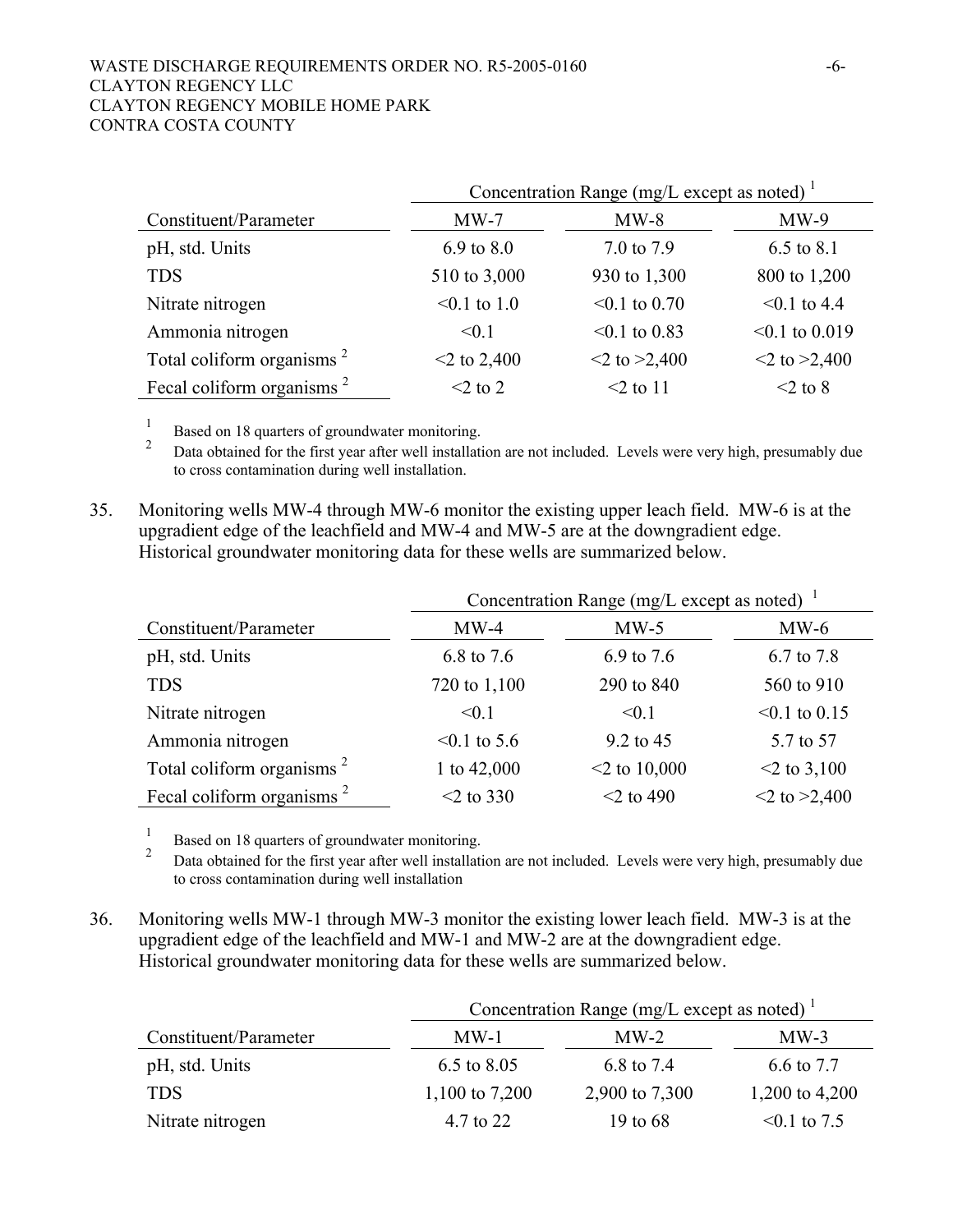#### WASTE DISCHARGE REQUIREMENTS ORDER NO. R5-2005-0160 -7-CLAYTON REGENCY LLC CLAYTON REGENCY MOBILE HOME PARK CONTRA COSTA COUNTY

|                                       | Concentration Range (mg/L except as noted) $1$ |                 |                    |  |
|---------------------------------------|------------------------------------------------|-----------------|--------------------|--|
| Constituent/Parameter                 | $MW-1$                                         | $MW-2$          | $MW-3$             |  |
| Ammonia nitrogen                      | $< 0.1$ to 10                                  | $\leq 0.1$      | $\leq 0.1$ to 15   |  |
| Total coliform organisms <sup>2</sup> | $\leq$ to $\geq$ 2,400                         | $\leq$ 2 to 400 | $<$ 2 to $>$ 2,400 |  |
| Fecal coliform organisms <sup>2</sup> |                                                |                 | $\leq$ 2 to 2      |  |

 1  $\frac{1}{2}$  Based on 18 quarters of groundwater monitoring.

<sup>2</sup> Data obtained for the first year after well installation are not included. Levels were very high, presumably due to cross contamination during well installation

Groundwater TDS concentrations beneath the lower leachfield are likely attributable to its former use for RO brine disposal. Since the brine discharge was ceased in 2000, TDS concentrations in all three wells have been decreasing.

### **Surface Water Considerations**

37. The discharger has monitored surface water quality in Marsh Creek upstream and downstream of the existing leachfields for several years. Prior to 2001, electrical conductivity (EC) in the creek typically ranged from 500 to 2,500 umhos/cm with lower values observed during the early part of the rainy season. Upstream and downstream values were typically similar except that the downstream values would typically increase significantly during the dry months. These impacts were apparently due to the discharge of RO brine to the dry wells along the creek bank. Since the discharge of RO brine ceased in 2000, EC values in the creek have typically ranged from 460 to 660 umhos/cm, with no notable seasonal or spatial variation. Therefore, surface water monitoring in the creek is no longer necessary.

### **Basin Plan, Beneficial Uses, and Regulatory Considerations**

- 38. The Water Quality Control Plan for the Sacramento River and San Joaquin River Basins, Fourth Edition, (hereafter Basin Plan) designates beneficial uses, establishes water quality objectives, contains implementation plans and policies for protecting waters of the basin, and incorporates by reference plans and policies adopted by the State Board. Pursuant to Section 13263(a) of the California Water Code, waste discharge requirements must implement the Basin Plan.
- 39. Surface water drainage is to the Sacramento-San Joaquin Delta via Marsh Creek. The Basin Plan designates the beneficial uses of the Sacramento-San Joaquin Delta as municipal and domestic supply; agricultural supply; industrial process supply; industrial service supply; water contact recreation; non-contact water recreation; warm freshwater habitat; cold freshwater habitat; migration of aquatic organisms; spawning, reproduction, and/or early development; wildlife habitat, and navigation.
- 40. The beneficial uses of underlying groundwater are municipal and domestic water supply, agricultural supply, industrial service supply, and industrial process supply.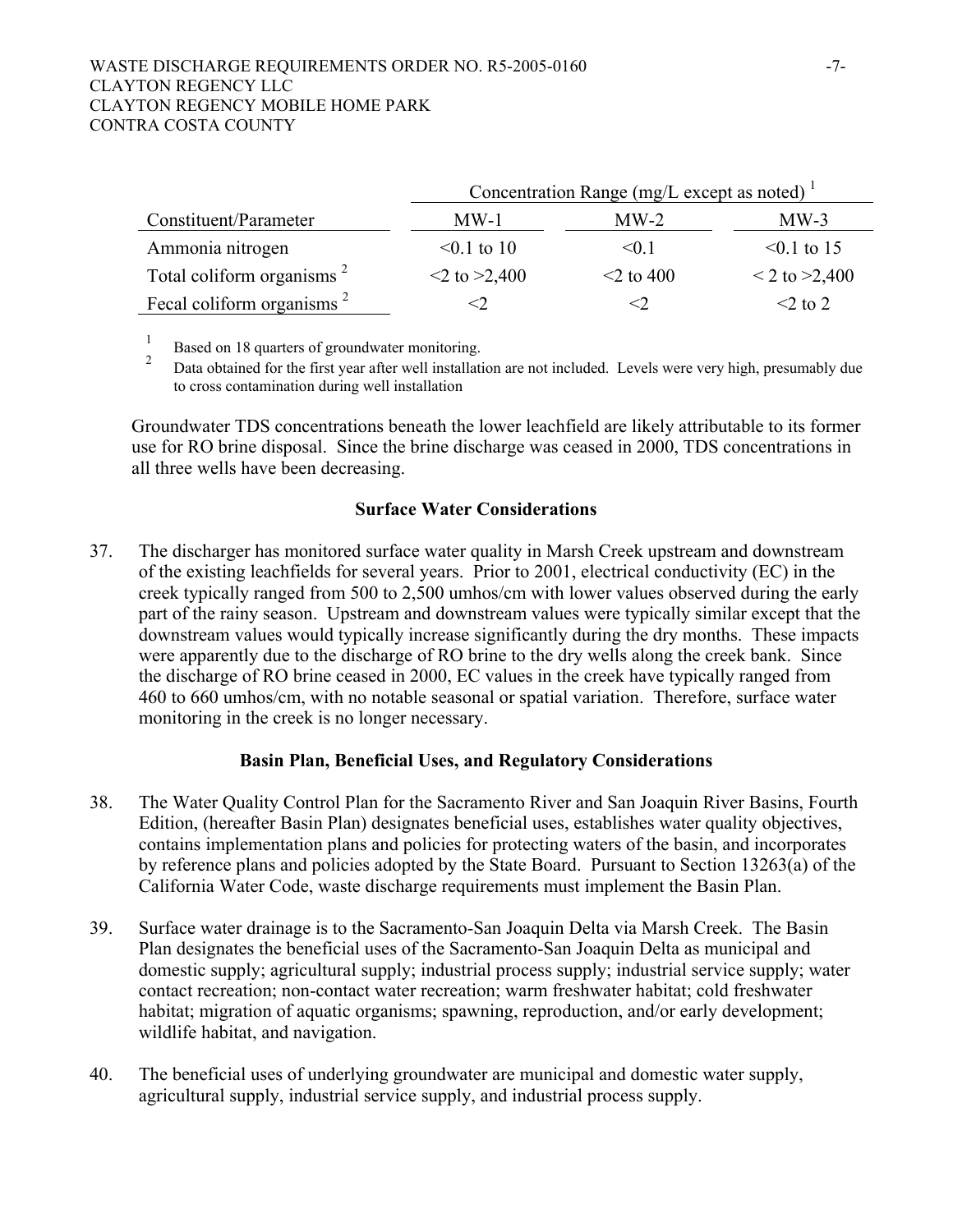- 41. State Board Resolution No. 68-16 prohibits degradation of groundwater quality unless it has been shown that:
	- a. The degradation is consistent with the maximum benefit to the people of the State;
	- b. The degradation will not unreasonably affect present and anticipated future beneficial uses;
	- c. The degradation does not cause exceedance of one or more water quality objectives; and
	- d. The discharger employs best practicable treatment and control to minimize degradation.

The Discharger has not provided the required demonstration pursuant to State Board Resolution No. 68-16 to be allowed to cause groundwater degradation, and therefore none is authorized.

- 42. Based on a previous determination of groundwater degradation, the Discharger has constructed a new wastewater treatment and disposal system that incorporates several best practicable treatment and control systems to minimize the degradation. Those systems, coupled with the naturally saline groundwater beneath the site, should enable the Discharger to prevent degradation above background groundwater quality. However, because groundwater beneath the existing leachfields already exceeds water quality objectives for ammonia, nitrate nitrogen, and coliform organisms, it may be several years before the degradation is mitigated through dilution and dispersion.
- 43. If statistical analysis after an appropriate period following system startup demonstrates that degradation occurs beneath the new leachfield and/or is still occurring beneath the existing leachfields, it would be appropriate to require that the Discharger evaluate additional technology and source control measures to improve the quality of the waste to preclude the discharge from being a continuing source of degradation. If the Discharger is unable to modify its waste stream or disposal methods such that groundwater quality will not be impacted, then the Discharger shall submit either technical documentation that its treatment and control and resulting degradation are consistent with State Board Resolution No. 68-16 or a plan for full containment pursuant to Title 27 of the California Code of Regulations, Section 20005 et seq. (hereafter Title 27). In addition, the Discharger may be required to remediate any groundwater pollution in accordance with State Board Resolution No. 92-49.
- 44. The California Department of Water Resources sets standards for the construction and destruction of groundwater wells, as described in *California Well Standards Bulletin 74-90* (June 1991) and *Water Well Standards: State of California Bulletin 94-81* (December 1981). These standards, and any more stringent standards adopted by the State or county pursuant to CWC Section 13801, apply to all monitoring wells.
- 45. The State Board adopted Order No. 97-03-DWQ (General Permit No. CAS000001) specifying waste discharge requirements for discharges of storm water associated with industrial activities, and requiring submittal of a Notice of Intent by all affected industrial dischargers. The Dischargers' facility is exempt from those requirements, and is therefore not required to obtain coverage under General Permit No. CAS000001.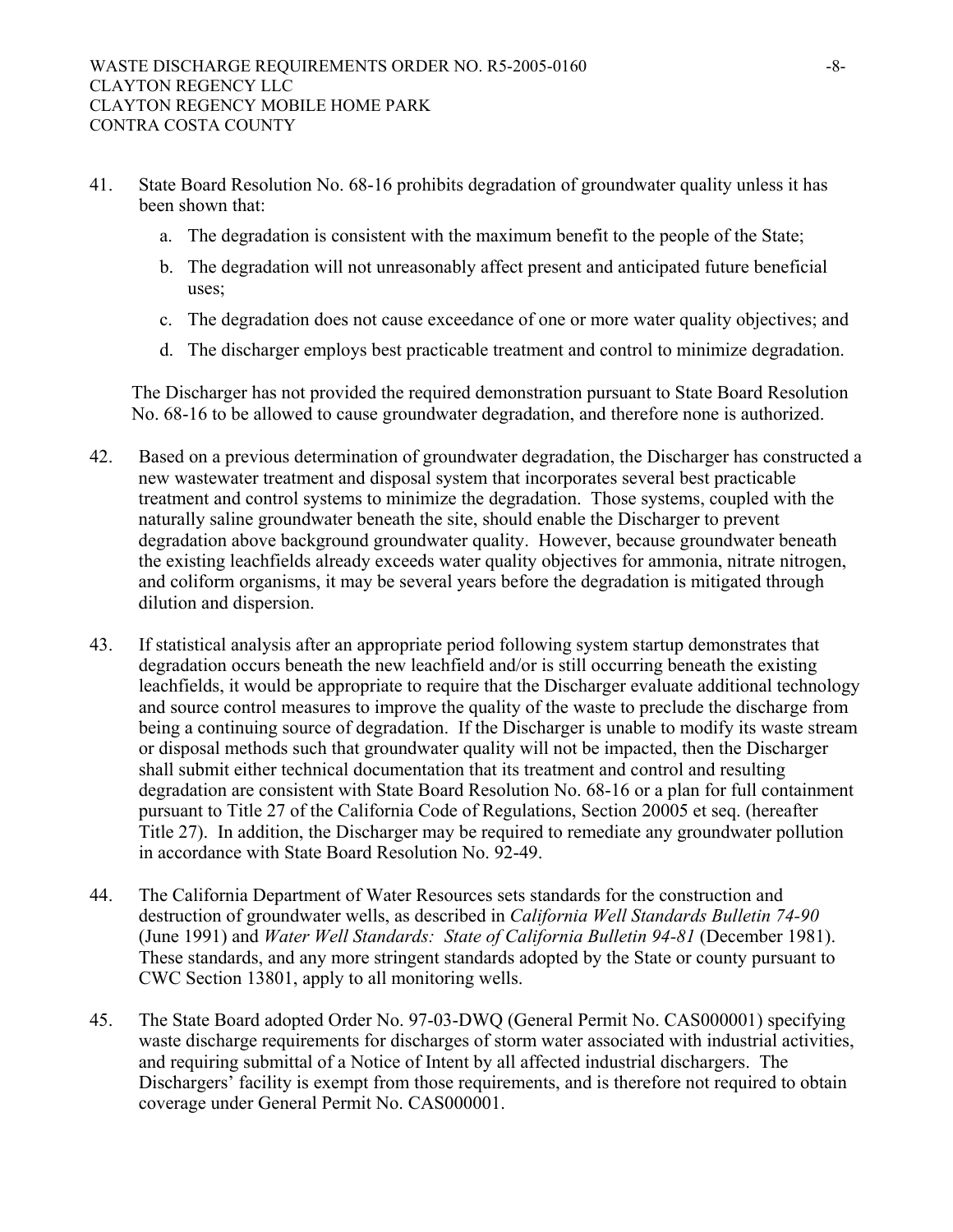46. Section 13267(b) of California Water Code provides that: *"In conducting an investigation specified in subdivision (a), the regional board may require that any person who has discharged, discharges, or is suspected of discharging, or who proposes to discharge within its region, or any citizen or domiciliary, or political agency or entity of this state who has discharged, discharges, or is suspected of discharging, or who proposes to discharge waste outside of its region that could affect the quality of the waters of the state within its region shall furnish, under penalty of perjury, technical or monitoring program reports which the board requires. The burden, including costs of these reports, shall bear a reasonable relationship to the need for the reports and the benefits to be obtained from the reports. In requiring those reports, the regional board shall provide the person with a written explanation with regard to the need for the reports, and shall identify the evidence that supports requiring that person to provide the reports."* 

The monitoring and reporting program required by this Order and the attached Monitoring and Reporting Program No. — are necessary to assure compliance with these waste discharge requirements. The Discharger owns and operates the facility that discharges the waste subject to this Order.

- 47. State regulations that prescribe procedures for detecting and characterizing the impact of waste constituents from waste management units on groundwater are found in Title 27. Although the Discharger's facility is exempt from Title 27, the data analysis methods of Title 27 may be appropriate for determining whether the discharge complies with the groundwater protection requirements specified in this Order.
- 48. The mobile home park has been in operation since approximately 1955, and is therefore exempt from the provisions of the California Environmental Quality (CEQA). On 20 September 2004, the Contra Costa County Community Development Department certified a Mitigated Negative Declaration and issued a Land Use Permit for the construction of improvements to the wastewater treatment system and construction of a new subsurface effluent disposal area on a previously undeveloped parcel adjacent to the mobile home park.
- 49. The action to adopt revised waste discharge requirements for the facility is exempt from the provisions of the California Environmental Quality (CEQA), in accordance with Title 14 CCR, Section 15301.
- 50. This discharge is exempt from the requirements of *Consolidated Regulations for Treatment, Storage, Processing, or Disposal of Solid Waste,* as set forth in Title 27, CCR, Division 2, Subdivision 1, Section 20005, et seq., (hereafter Title 27). The exemption pursuant to Section 20090(a), is based on the following:
	- a. The waste consists primarily of domestic sewage;
	- b. The waste discharge requirements are consistent with water quality objectives, and
	- c. The treatment and storage facilities described herein are associated with a domestic wastewater treatment facility.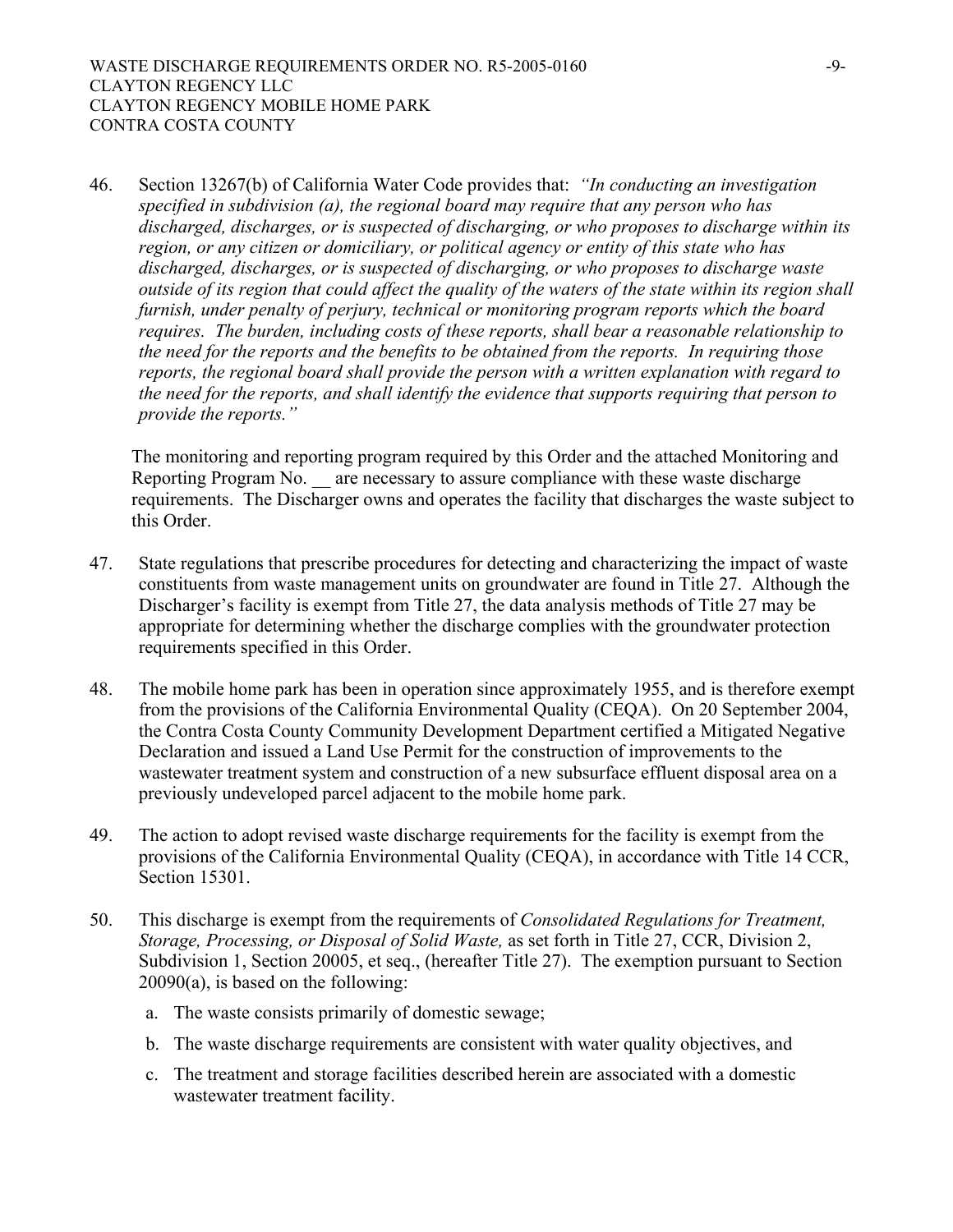51. Pursuant to California Water Code Section 13263(g), discharge is a privilege, not a right, and adoption of this Order does not create a vested right to continue the discharge.

# **Public Notice**

- 52. All of the above and the supplemental information and details in the attached Information Sheet, which is incorporated by reference herein, were considered in establishing the following conditions of discharge.
- 53. The Discharger and interested agencies and persons have been notified of the intent to prescribe waste discharge requirements for this discharge, and they have been provided an opportunity for a public hearing and an opportunity to submit their written views and recommendations.
- 54. All comments pertaining to the discharge were heard and considered in a public meeting.

**IT IS HEREBY ORDERED** that, pursuant to Sections 13263 and 13267 of the California Water Code, Waste Discharge Requirements Order No. 5-00-035 and Cleanup and Abatement Order No. R5-2002-0732 are rescinded and Clayton Regency LLC and its agents, successors, and assigns, in order to meet the provisions contained in Division 7 of the California Water Code and regulations adopted thereunder, shall comply with the following:

*Note: Other prohibitions, conditions, definitions, and methods of determining compliance are contained in the attached "Standard Provisions and Reporting Requirements for Waste Discharge Requirements" dated 1 March 1991.* 

# **A. Discharge Prohibitions:**

- 1. Discharge of wastes to surface waters or surface water drainage courses is prohibited.
- 2. Bypass or overflow of untreated or partially treated waste is prohibited, except that untreated or partially treated septic tank effluent may be discharged to the lower leachfield and/or upper leachfield trenches under the emergency conditions described in Finding No. 20.
- 3. Neither the treatment nor the discharge shall cause a condition of nuisance or pollution as defined by the California Water Code, Section 13050.
- 4. The discharge shall not cause the degradation of any water supply.
- 5. Discharge of waste classified as hazardous, as defined in Sections 2521(a) of Title 23, CCR, Section 2510, et seq., (hereafter Chapter 15) is prohibited.
- 6. Discharge of waste classified as 'designated', as defined in Section 13173 of the California Water Code, is prohibited.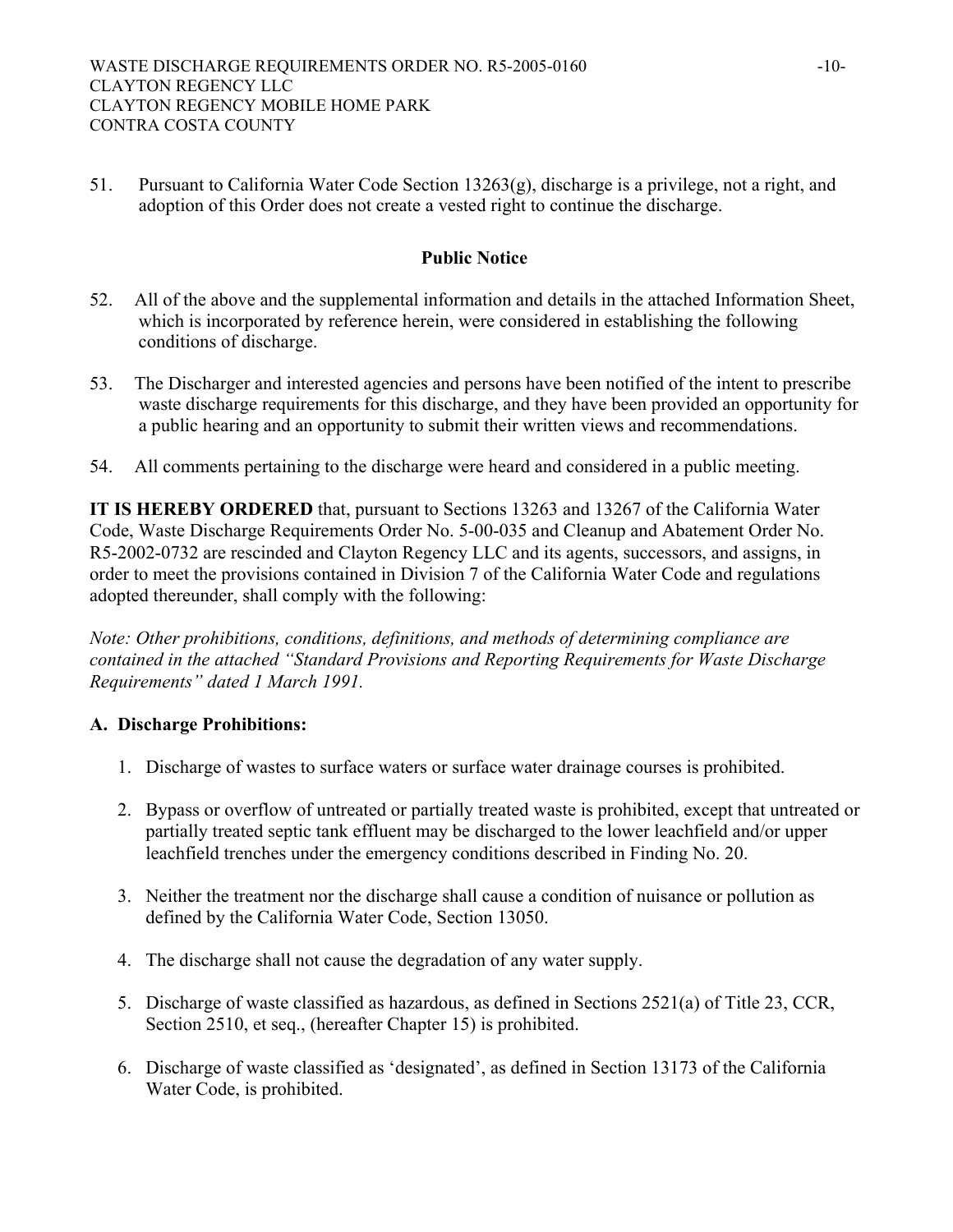- 7. Surfacing of wastewater from the subsurface effluent disposal areas is prohibited.
- 8. Overflow of wastewater from the conveyance and treatment systems is prohibited.
- 9. The discharge of any wastewater other than that from domestic sources is prohibited. Domestic sources shall include bathrooms, laundry rooms, kitchens used by staff and tenants, and nonhazardous wastewater generated during maintenance and testing of the wastewater conveyance and treatment systems.

# **B. Discharge Specifications:**

- 1. The 30-day average daily dry weather flow to the wastewater treatment system shall not exceed 46,000 gpd.
- 2. The 30-day average daily peak month flow to the wastewater treatment system shall not exceed 52,000 gpd.
- 3. The average annual flow to the wastewater treatment system shall not exceed 48,000 gpd as a 365-day average.
- 4. The lower leachfield shall only be used when emergency conditions preclude full treatment of the wastewater prior to discharge. In such cases, all reasonable efforts shall be made to minimize the volume discharged to the lower leachfield.
- 5. Objectionable odors originating at this facility shall not be perceivable beyond the limits of the wastewater treatment and disposal areas.
- 6. The Discharger shall operate all systems and equipment to maximize treatment of wastewater and optimize the quality of the discharge.
- 7. The facility shall be designed, constructed, operated, and maintained to prevent inundation or washout due to floods with a 100-year return frequency.
- 8. The conveyance, treatment, and disposal systems shall have sufficient capacity to accommodate allowable wastewater flow, design seasonal precipitation, and ancillary inflow and infiltration. Design seasonal precipitation shall be based on total annual precipitation using a return period of 100 years, distributed monthly in accordance with the historical rainfall patterns.

# **C. Effluent Limitations:**

Effluent discharged to the upper leachfield and the Parcel A leachfield shall not exceed the following limits: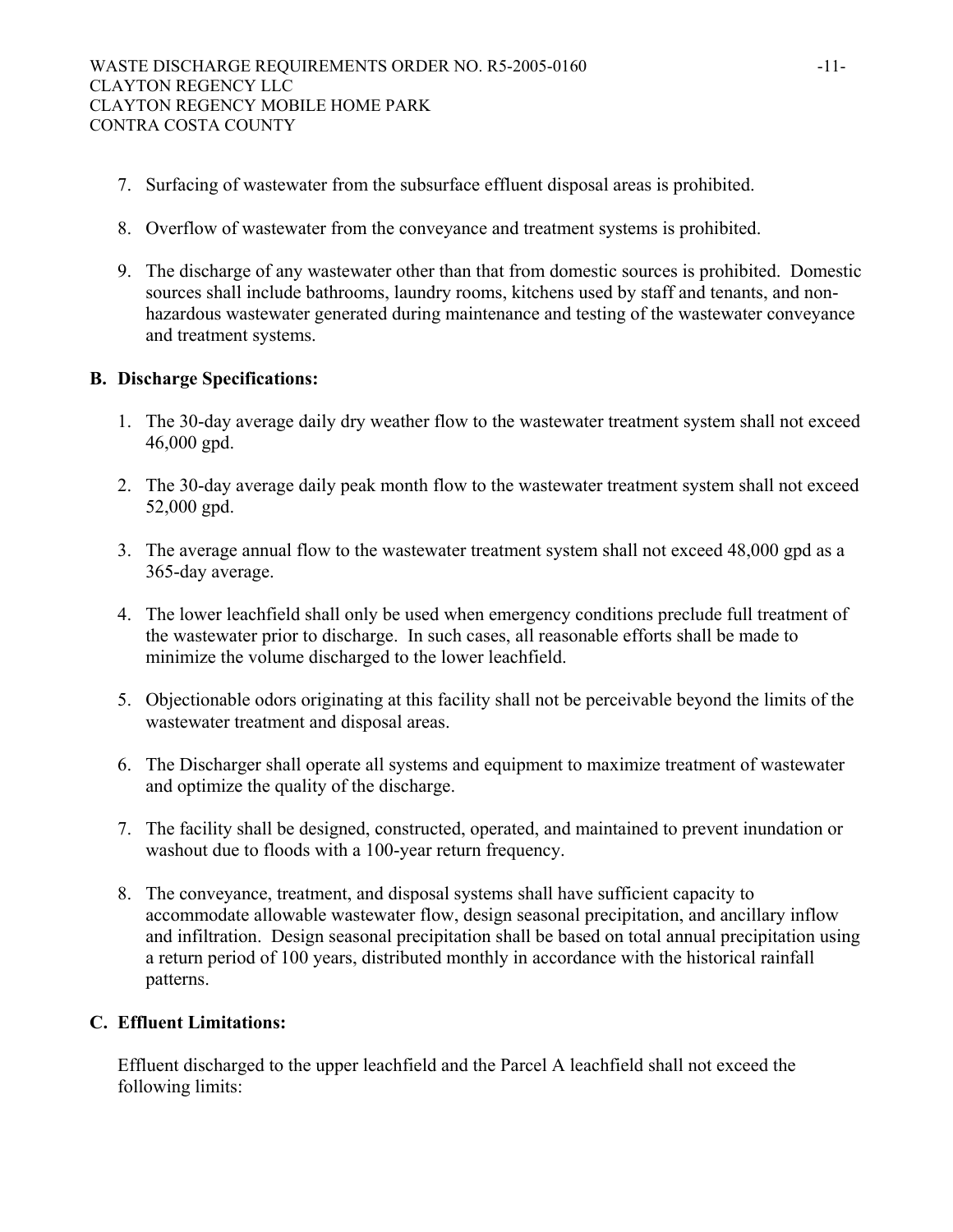#### WASTE DISCHARGE REQUIREMENTS ORDER NO. R5-2005-0160 -12-CLAYTON REGENCY LLC CLAYTON REGENCY MOBILE HOME PARK CONTRA COSTA COUNTY

|                          |            | Limitation                      |
|--------------------------|------------|---------------------------------|
|                          |            | (monthly average concentration) |
| Constituent/Parameter    | Units      | except as noted)                |
| <b>BOD</b>               | mg/L       | 30                              |
| <b>TSS</b>               | mg/L       | 30                              |
| Nitrate nitrogen         | mg/L       | 10                              |
| Ammonia nitrogen         | mg/L       | 10                              |
| Total Kjeldahl nitrogen  | mg/L       | 20                              |
| Total coliform organisms | MPN/100 mL | 240 maximum                     |
| PH                       | Std. units | 6.5 minimum; 8.4 maximum        |

# **D. Solids Disposal Requirements:**

- 1. The Discharger shall regularly remove accumulated scum, solids, debris, grit, and biosolids from the wastewater treatment system tanks to optimize the quality of the effluent.
- 2. Collected screenings, sludge, and other solids shall be disposed of in a manner approved by the Executive Officer, which is consistent with *Consolidated Regulations for Treatment, Storage, Processing, or Disposal of Solid Waste,* as set forth in Title 27, CCR, Division 2, Subdivision 1, Section 20005, et seq. On-site disposal of solids is prohibited.
- 3. Any proposed change in sludge use or disposal practice from a previously approved practice shall be reported to the Executive Officer at least 90 days in advance of the change.
- 4. Use and disposal of sewage sludge shall comply with existing Federal, State, and local laws and regulations, including applicable permitting requirements and technical standards included in 40 CFR 503.

### **E. Groundwater Limitations:**

Release of waste constituents from any system component associated with the wastewater treatment facility shall not cause groundwater under and beyond that system component (as determined by an approved well monitoring network) to contain any constituents in concentrations greater than ambient background conditions, and shall not cause or contribute to the violation of any Basin Plan narrative or numeric water quality objective.

### **F. Provisions:**

1. The following reports shall be submitted pursuant to Section 13267 of the California Water Code and shall be prepared as described in Provision F.2: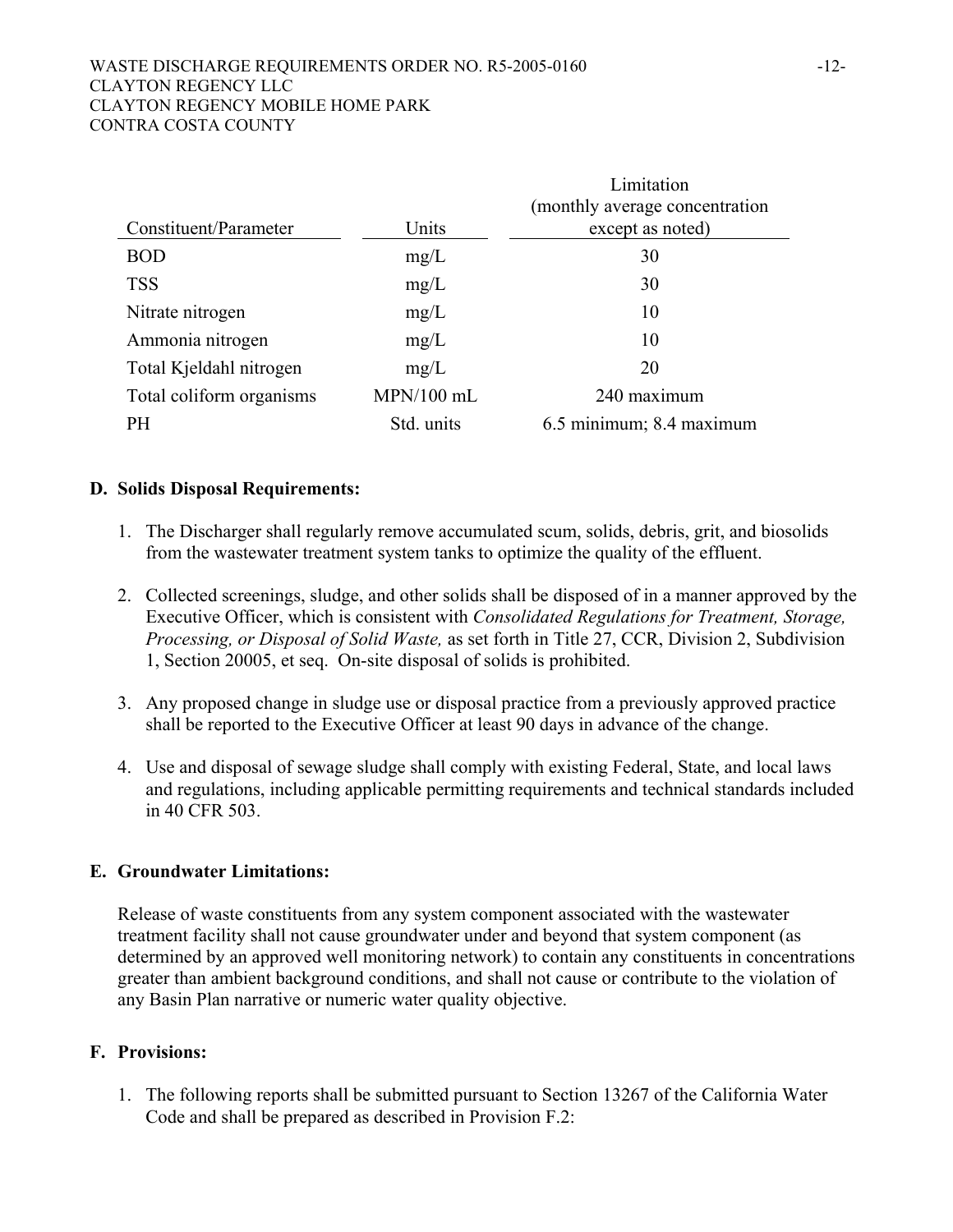- a. By **30 October 2005**, the Discharger shall submit documentation demonstrating that a certified wastewater treatment plant operator has been retained to perform all operation, maintenance, and routine monitoring of the wastewater treatment system.
- b. By **30 December 2005**, the Discharger shall submit a *Wastewater Treatment System Completion Report* certifying that construction, startup testing, and operator training are complete, and that the wastewater system is fully operational. The report shall document and justify any design modifications and verify full compliance with Discharge Prohibition A.2.
- c. By **30 January 2006**, the Discharger shall submit an *Operation and Maintenance (O&M) Manual* for the wastewater treatment facility. The O&M Manual shall include complete descriptions, manufacturer's specifications, and recommended operation and maintenance procedures for all equipment, including pumps, motors, meters, valves, electrical controls and systems, filters, and any system component which requires inspection, testing, and/or maintenance to ensure compliance with this Order. The manual shall include specific inspection and maintenance procedures, recommended inspection and maintenance frequencies, system testing and troubleshooting procedures, and detailed operational procedures. It shall also include a copy of this Order, the Standard Provisions and Reporting Requirements, and monitoring/reporting procedures to ensure compliance with the Monitoring and Reporting Program. A copy of the O&M Manual shall be kept at the facility for reference by operating personnel. Key personnel shall be familiar with its contents.
- d. By **30 March 2006**, the Discharger shall submit a *Background Groundwater Quality Report* for the Parcel A leachfield. For each groundwater monitoring parameter/constituent identified in the MRP, the report shall present a summary of all monitoring data and calculation of the concentration in the background monitoring well(s). Determination of background groundwater quality shall be made using all pre-discharge monitoring data for wells MW-7, MW-8, and MW-9 using the methods described in Title 27, Section 20415(e)(10). For each monitoring parameter/constituent, the report shall compare the measured concentration in each compliance monitoring well with the proposed background concentration.
- e. By **30 March 2011**, the Discharger shall submit a *Groundwater Degradation Re-Assessment Report* for the upper and lower leachfields. The purpose of the report is to evaluate whether the existing groundwater pollution is resolving. For each monitoring parameter/constituent identified in the MRP, the report shall present a statistically based evaluation of the temporal trends in each well and comparison to the background concentration. The trend analysis shall be used to determine whether additional treatment and/or control is needed to ensure compliance with the Groundwater Limitations of this Order.
- 2. All technical reports required herein that involve planning, investigation, evaluation, or design, or other work requiring interpretation and proper application of engineering or geological sciences, shall be prepared by, or under the direction of, persons registered to practice in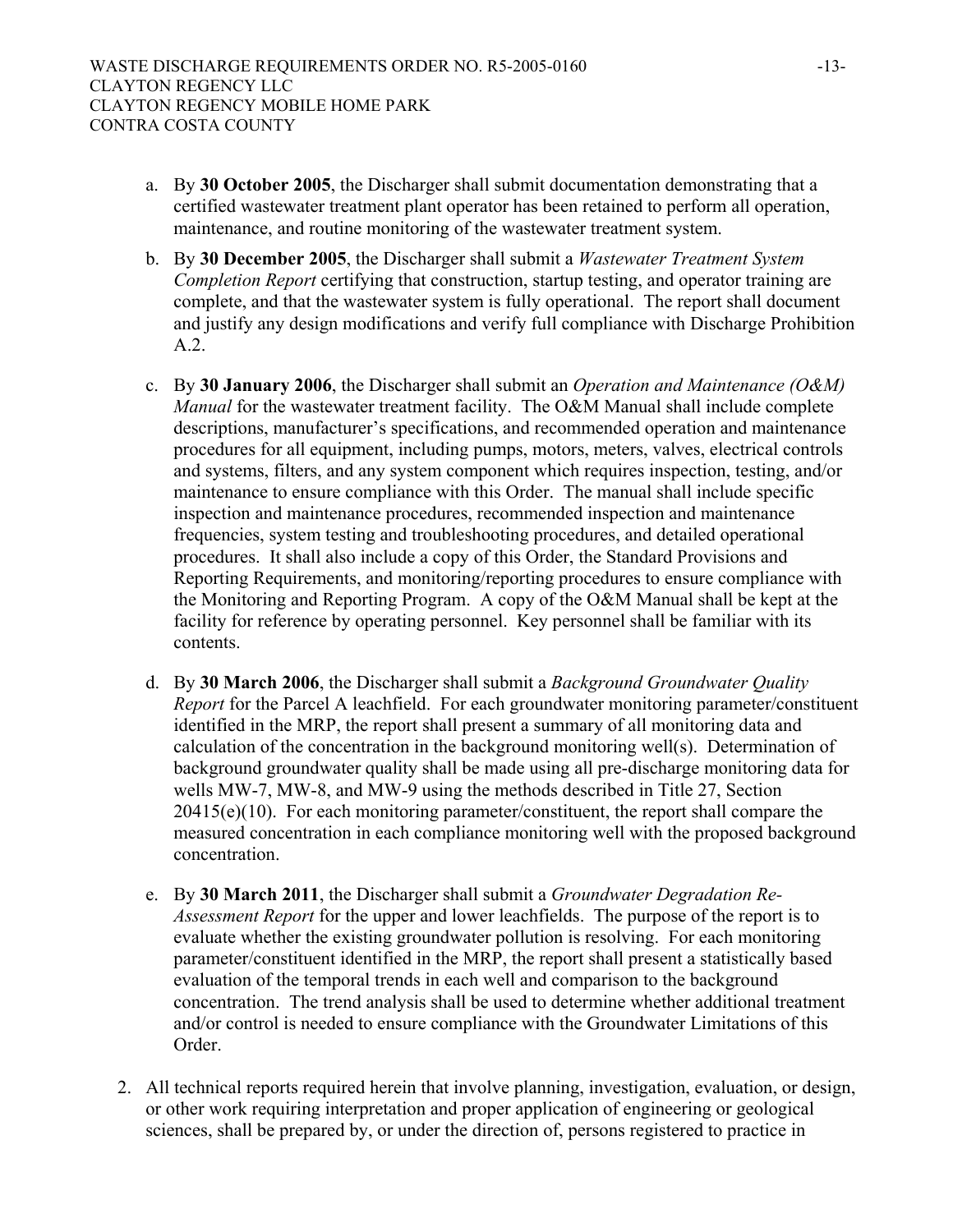California pursuant to California Business and Professions Code sections 6735, 7835, and 7835.1. To demonstrate compliance with section 415 and 3065 of Title 16, CCR, all technical reports, must contain a statement of the qualifications of the responsible registered professional(s). As required by these laws, completed technical reports must bear the signature(s) and seal(s) of the registered professional(s) in a manner such that all work can be clearly attributed to the professional responsible for the work.

- 3. The Discharger shall comply with Monitoring and Reporting Program No. R5-2005-0160, which is a part of this Order, and any revisions thereto as ordered by the Executive Officer.
- 4. The Discharger shall comply with the "Standard Provisions and Reporting Requirements for Waste Discharge Requirements", dated 1 March 1991, which are attached hereto and by reference a part of this Order. This attachment and its individual paragraphs are commonly referenced as "Standard Provision(s)."
- 5. The Discharger shall provide certified wastewater treatment plant operators in accordance with Title 23 CCR, Division 3, Chapter 26.
- 6. At least 90 days prior to termination or expiration of any lease, contract, or agreement involving the land application areas that is used to justify the capacity authorized herein and assure compliance with this Order, the Discharger shall notify the Regional Board in writing of the situation and of what measures have been taken or are being taken to assure full compliance with this Order
- 7. The Discharger shall submit to the Regional Board on or before each compliance report due date the specified document, or if appropriate, a written report detailing compliance or noncompliance with the specific schedule date and task. If noncompliance is reported, then the Discharger shall state the reasons for noncompliance and shall provide a schedule to come into compliance.
- 8. The Discharger shall report promptly to the Regional Board any material change or proposed change in the character, location, or volume of the discharge.
- 9. In the event of any change in control or ownership of the facility or land application areas, the Discharger must notify the succeeding owner or operator of the existence of this Order by letter, a copy of which shall be immediately forwarded to this office. To assume operation as Discharger under this Order, the succeeding owner or operator must apply in writing to the Executive Officer requesting transfer of the Order. The request must contain the requesting entity's full legal name, the state of incorporation if a corporation, the name and address and telephone number of the persons responsible for contact with the Regional Board, and a statement. The statement shall comply with the signatory paragraph of Standard Provision B.3 and state that the new owner or operator assumes full responsibility for compliance with this Order. Failure to submit the request shall be considered a discharge without requirements, a violation of the California Water Code. Transfer shall be approved or disapproved by the Executive Officer.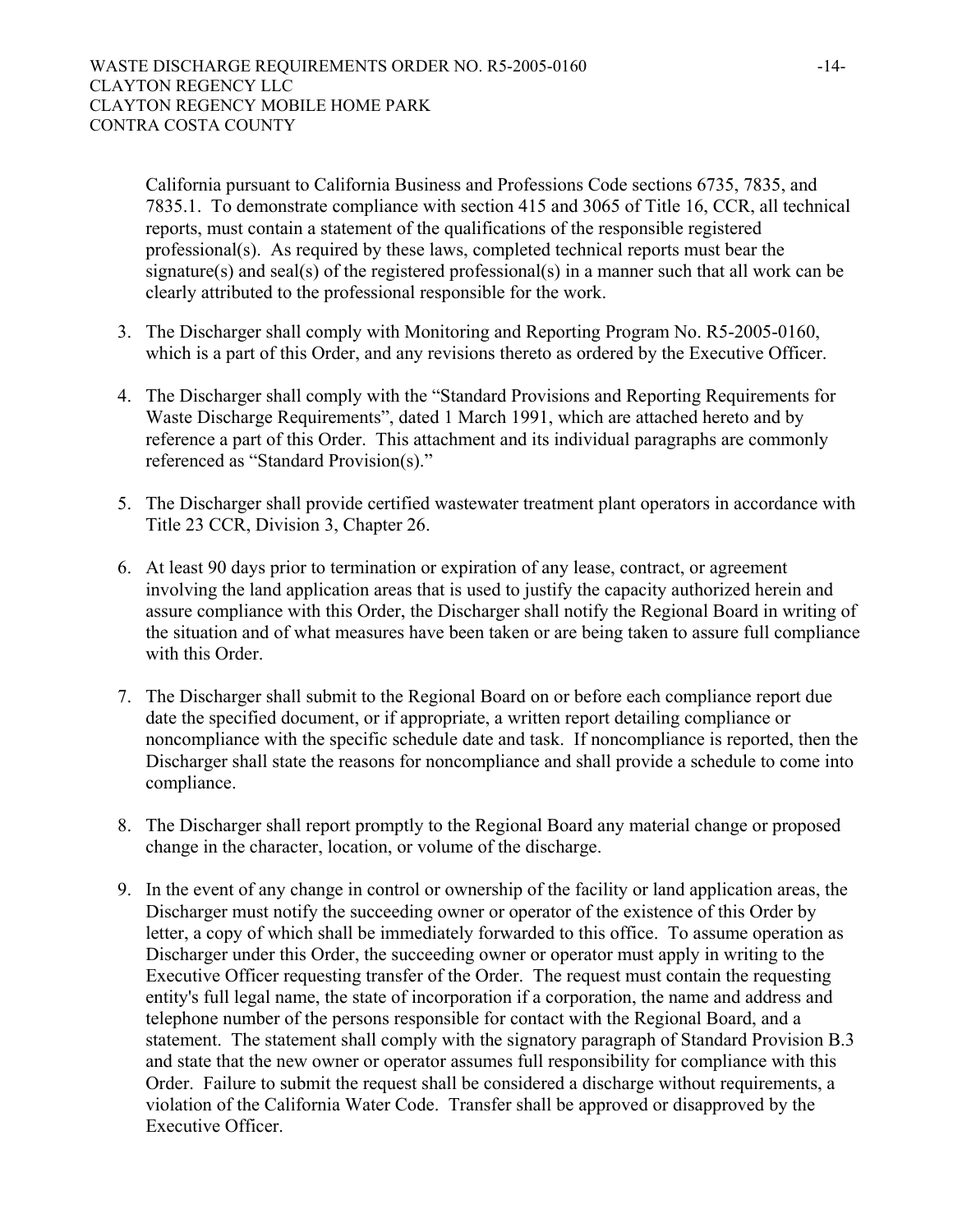- 10. The Discharger shall comply with all conditions of this Order, including timely submittal of technical and monitoring reports as directed by the Executive Officer. Violations may result in enforcement action, including Regional Board or court orders requiring corrective action or imposing civil monetary liability, or in revision or rescission of this Order.
- 11. A copy of this Order shall be kept at the discharge facility for reference by operating personnel. Key operating personnel at the facility shall be familiar with its contents.
- 12. The Regional Board will review this Order periodically and will revise requirements when necessary.

I, THOMAS R. PINKOS, Executive Officer, do hereby certify the foregoing is a full, true, and correct copy of an Order adopted by the California Regional Water Quality Control Board, Central Valley Region, on 21 October 2005.

THOMAS R. PINKOS, Executive Officer

ALO:10/21/2005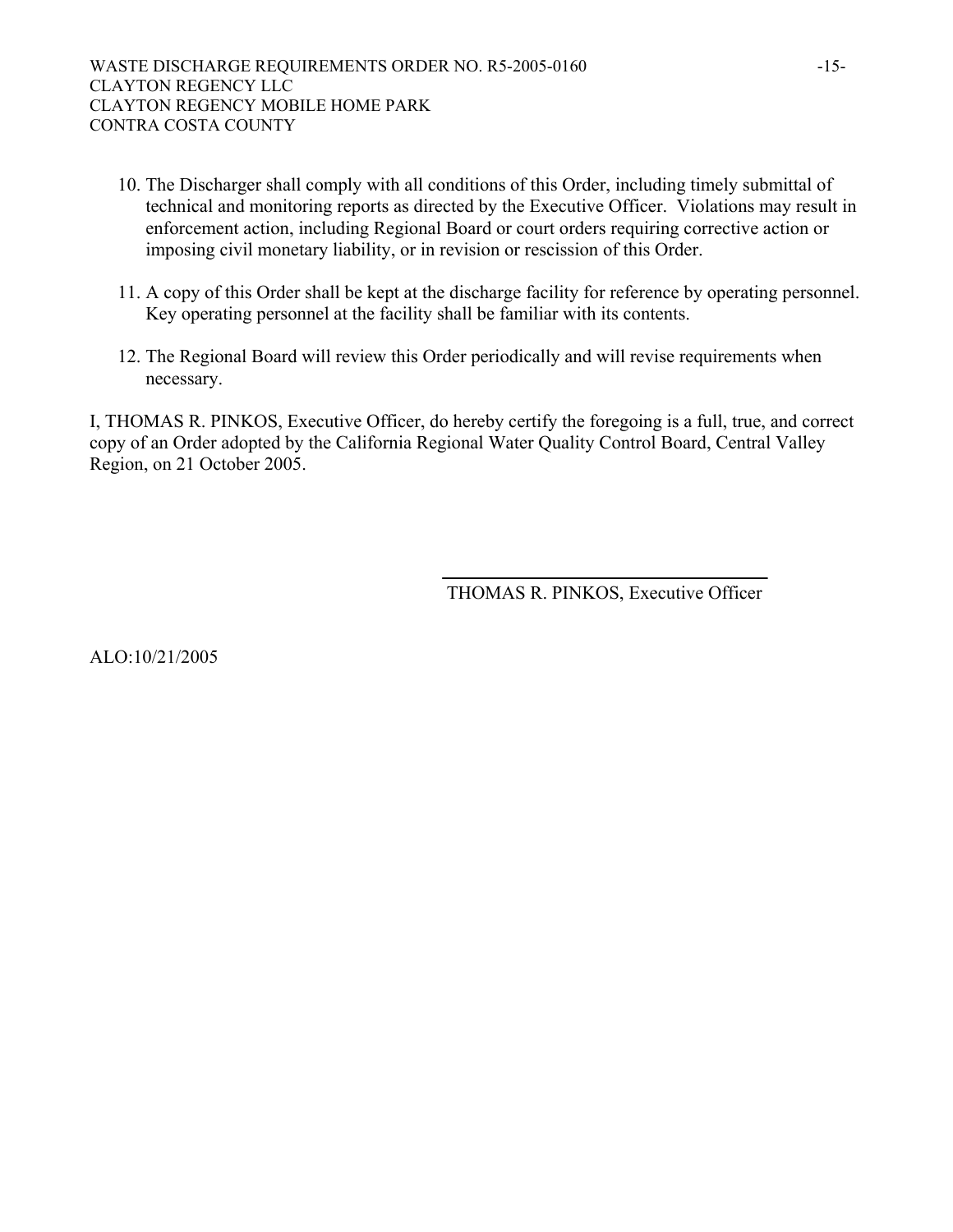# CALIFORNIA REGIONAL WATER QUALITY CONTROL BOARD CENTRAL VALLEY REGION

#### MONITORING AND REPORTING PROGRAM NO. R5-2005-0160

# FOR CLAYTON REGENCY LLC CLAYTON REGENCY MOBILE HOME PARK CONTRA COSTA COUNTY

This Monitoring and Reporting Program (MRP) describes requirements for monitoring treated wastewater, subsurface disposal areas, groundwater, and biosolids. This MRP is issued pursuant to Water Code Section 13267. The Discharger shall not implement any changes to this MRP unless and until a revised MRP is issued by the Executive Officer.

All samples shall be representative of the volume and nature of the discharge or matrix of material sampled. The time, date, and location of each grab sample shall be recorded on the sample chain of custody form.

Field test instruments (such as those used to test pH and electrical conductivity) may be used provided that:

- 1. The user is trained in proper use and maintenance of the instruments;
- 2. The instruments are field calibrated prior to monitoring events at the frequency recommended by the manufacturer;
- 3. Instruments are serviced and/or calibrated by the manufacturer at the recommended frequency; and
- 4. Field calibration reports are submitted as described in the "Reporting" section of this MRP.

### **WASTEWATER MONITORING**

Wastewater samples shall be obtained from the wastewater treatment system effluent pump tank or a sampling port in the pipeline connecting the wastewater treatment system to the subsurface disposal areas. At a minimum, the Discharger shall perform wastewater monitoring as follows:

| Constituent                           | Units     | Type of<br>Sample | Sampling<br>Frequency | Reporting<br>Frequency |
|---------------------------------------|-----------|-------------------|-----------------------|------------------------|
| Flow                                  | gpd       | Meter reading     | Continuous            | Monthly                |
| <b>BOD</b>                            | mg/L      | Grab              | Weekly                | Monthly                |
| <b>TSS</b>                            | mg/L      | Grab              | Weekly                | Monthly                |
| <b>TDS</b>                            | mg/L      | Grab              | Weekly                | Monthly                |
| Total coliform organisms <sup>1</sup> | MPN/100mL | Grab              | Weekly                | Monthly                |
| Nitrate nitrogen                      | mg/L      | Grab              | Monthly               | Monthly                |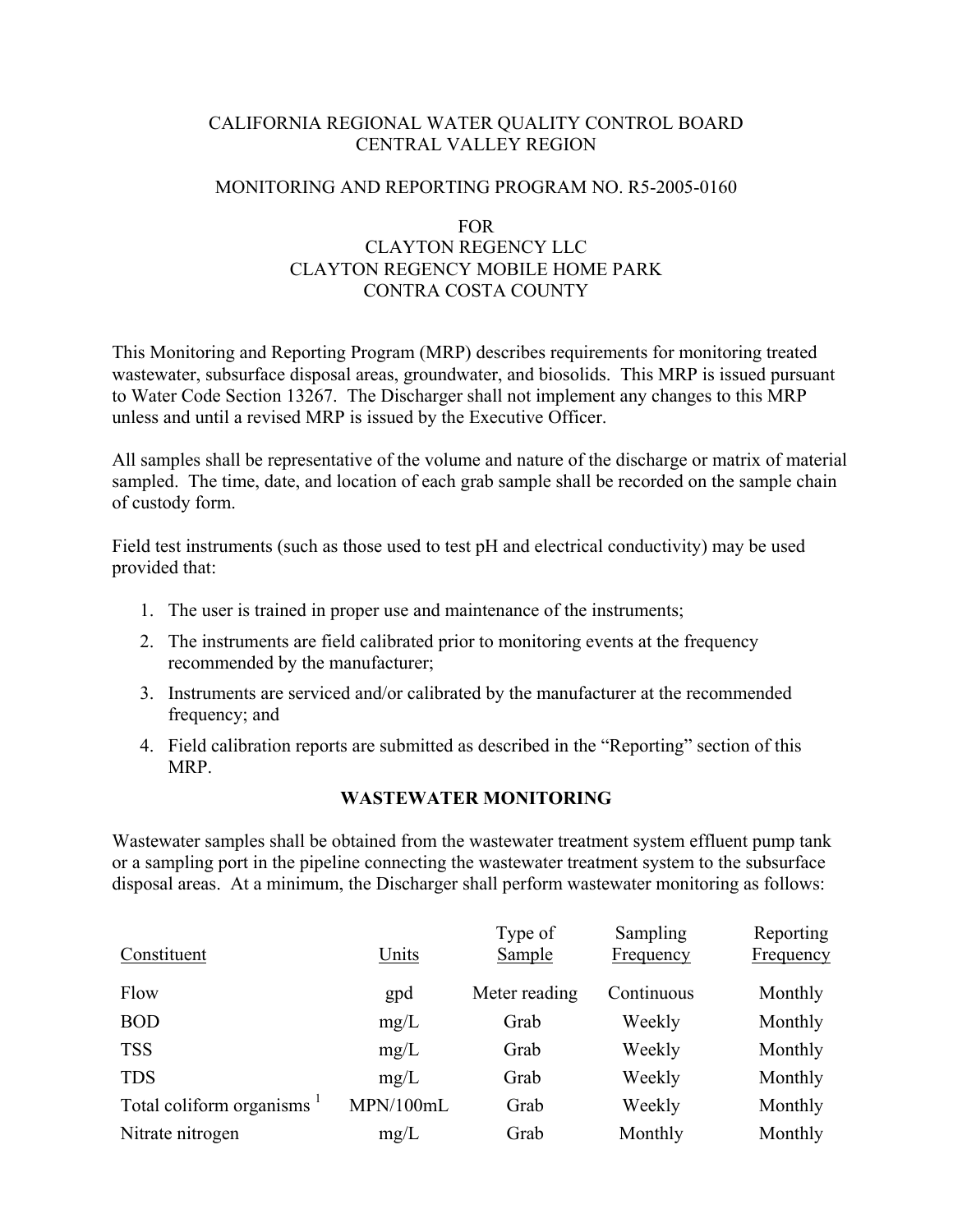| Constituent             | <u>Units</u> | Type of<br><b>Sample</b> | Sampling<br><b>Frequency</b> | Reporting<br><b>Frequency</b> |
|-------------------------|--------------|--------------------------|------------------------------|-------------------------------|
| Ammonia nitrogen        | mg/L         | Grab                     | Monthly                      | Monthly                       |
| Total Kjeldahl nitrogen | mg/L         | Grab                     | Monthly                      | Monthly                       |
| pH                      | Std. units   | Grab                     | Monthly                      | Monthly                       |

Samples shall be analyzed using a minimum of 15 tubes or three dilutions.

#### **SUBSURFACE DISPOSAL AREA MONITORING**

The Discharger shall conduct a **weekly** visual inspection of all three leachfields. Evidence of surfacing wastewater, erosion, field saturation, runoff, or the presence of nuisance conditions shall be noted in the report. If surfacing water is found, then a sample shall be collected and tested for total coliform organisms and total dissolved solids. In addition to the visual inspections, monitoring of the leachfields shall include the following:

| Parameter                    | Units  | Type of Sample       | Sampling<br><b>Frequency</b> | Reporting<br><b>Frequency</b> |
|------------------------------|--------|----------------------|------------------------------|-------------------------------|
| Effluent depth $\frac{1}{1}$ | Inches | Measurement<br>Meter | Quarterly                    | Quarterly $2$                 |
| Flow to each leachfield $3$  | gpd    | Observation          | Daily                        | Monthly                       |

1 Measure the depth to any ponded wastewater in each inspection riser. The Discharger shall provide the depth

of the ponded wastewater for each at-grade mound and leaching trench (when used).<br><sup>2</sup> Results shall be reported in the monthly monitoring report for month during which monitoring occurs.

3 Pumped flow to Parcel A and Upper Leachfield mound systems.

### **GROUNDWATER MONITORING**

Beginning upon adoption of this Order, the Discharger shall establish a quarterly groundwater sampling schedule with samples obtained approximately every three months. All wells shall be sampled and analyzed according to the schedule below.

Prior to construction of any new groundwater monitoring wells, the Discharger shall submit plans and specifications to the Regional Board for review and approval. Once installed, all new wells shall be added to the MRP and shall be sampled and analyzed according to the schedule below.

Prior to sampling, the groundwater elevation shall be measured in each well, and the wells shall be purged of at least three casing volumes until temperature, pH and electrical conductivity have stabilized. Depth to groundwater shall be measured to the nearest 0.01 feet. Samples shall be collected and analyzed using standard EPA methods. Groundwater monitoring shall include, at a minimum, the following: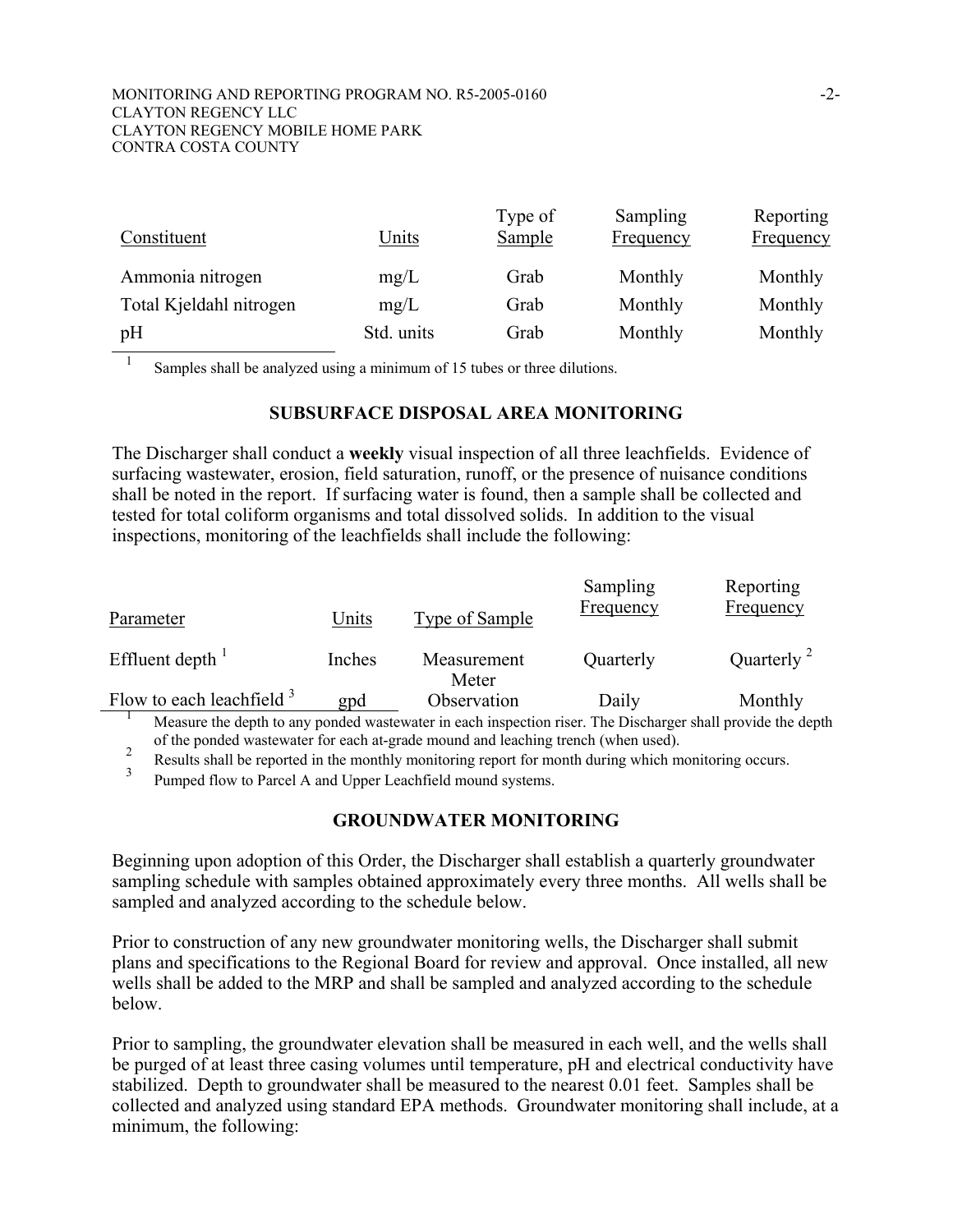#### MONITORING AND REPORTING PROGRAM NO. R5-2005-0160 -3- CLAYTON REGENCY LLC CLAYTON REGENCY MOBILE HOME PARK CONTRA COSTA COUNTY

| Constituent                        | Units        | Type of<br>Sample | Sampling<br>Frequency | Reporting        |
|------------------------------------|--------------|-------------------|-----------------------|------------------|
|                                    |              |                   |                       | <b>Frequency</b> |
| Depth to groundwater               | $0.01$ feet  | Measurement       | Quarterly             | Quarterly        |
| Groundwater elevation <sup>1</sup> | $0.01$ feet  | Calculated        | Quarterly             | Quarterly        |
| Gradient                           | feet/feet    | Calculated        | Quarterly             | Quarterly        |
| Gradient direction                 | Degrees      | Calculated        | Quarterly             | Quarterly        |
| Total dissolved solids             | mg/L         | Grab              | Quarterly             | Quarterly        |
| Electrical conductivity            | umhos/cm     | Grab              | Quarterly             | Quarterly        |
| Nitrate nitrogen                   | mg/L         | Grab              | Quarterly             | Quarterly        |
| Ammonia nitrogen                   | mg/L         | Grab              | Quarterly             | Quarterly        |
| pH                                 | standard     | Grab              | Quarterly             | Quarterly        |
| Total coliform organisms           | $MPN/100$ ml | Grab              | Quarterly             | Quarterly        |
| Standard minerals <sup>2</sup>     | mg/L         | Grab              | Annually              | Annually         |
|                                    |              |                   |                       |                  |

<sup>1</sup> Groundwater elevation shall be determined based on depth-to-water measurements using a surveyed measuring point elevation on the well and a surveyed reference elevation.

<sup>2</sup> Standard Minerals shall include, at a minimum, the following elements/compounds: boron, calcium, chloride, iron, magnesium, manganese, potassium, sodium, sulfate, total alkalinity (including alkalinity series), and hardness. Analytical methods shall be selected to provide reporting limits below the Water Quality Limit for each constituent.

### **BIOSOLIDS MONITORING**

When sludge (biosolids) is removed from the treatment system for disposal, sampling and analysis shall be performed as required to comply with the requirements of the US EPA and the disposal facility. Sludge sampling and analysis records shall be retained for a minimum of five years. Records of sludge quantities generated, and all handling and disposal activities shall be included in the Annual Monitoring Reports.

#### **REPORTING**

In reporting monitoring data, the Discharger shall arrange the data in tabular form so that the date, sample type (e.g., effluent, pond, etc.), and reported analytical result for each sample are readily discernible. The data shall be summarized in such a manner to clearly illustrate compliance with waste discharge requirements and spatial or temporal trends, as applicable. The results of any monitoring done more frequently than required at the locations specified in the Monitoring and Reporting Program shall be reported to the Regional Board.

As required by the California Business and Professions Code Sections 6735, 7835, and 7835.1, all Groundwater Monitoring Reports shall be prepared under the direct supervision of a Registered Engineer or Geologist and signed and stamped by the registered professional.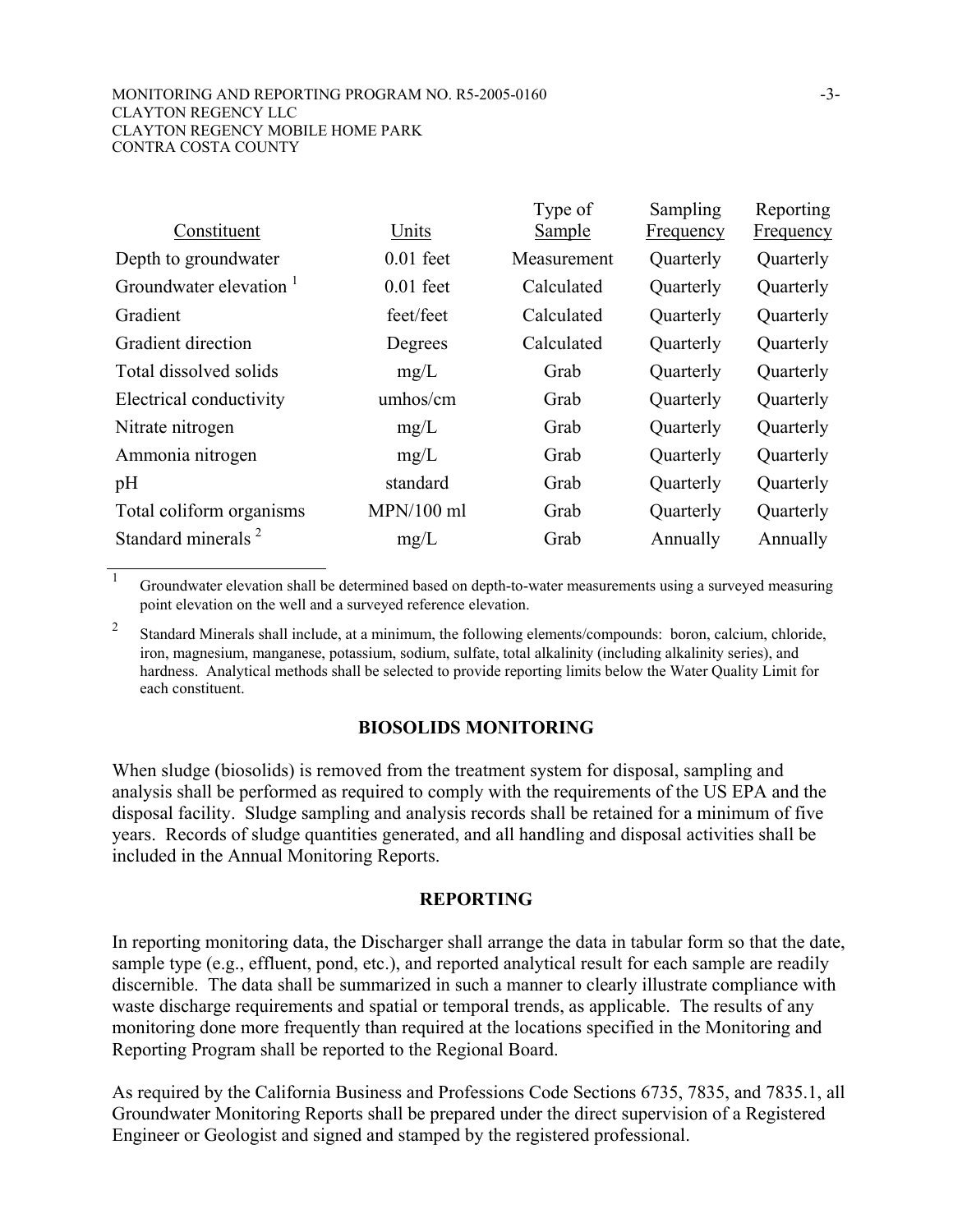### **A. Monthly Monitoring Reports**

All daily, weekly, and monthly monitoring data shall be reported in monthly monitoring reports. Monthly reports shall be submitted to the Regional Board on the **1st day of the second month following sampling** (i.e. the January Report is due by 1 March). At a minimum, the reports shall include:

- 1. Results of wastewater and subsurface disposal area monitoring;
- 2. A comparison of monitoring data to the discharge specifications and effluent limitations and an explanation of any violation of those requirements. Data shall be presented in tabular format;
- 3. Copies of all laboratory analytical report(s); and
- 4. A calibration log verifying calibration of all hand-held monitoring instruments and devices used to comply with the prescribed monitoring program.

#### **B. Quarterly Monitoring Reports**

Quarterly monitoring reports shall be submitted to the Regional Board by the **1st day of the second month after the quarter** (i.e. the January-March quarterly report is due by May  $1<sup>st</sup>$ ) and may be combined with the monthly report. The Quarterly Report shall include the following:

- 1. Results of groundwater monitoring for all groundwater sampling activities during the quarter;
- 2. A narrative description of all preparatory, monitoring, sampling, and analytical testing activities for the groundwater monitoring. The narrative shall be sufficiently detailed to verify compliance with the WDRs, this MRP, and the Standard Provisions and Reporting Requirements. The narrative shall be supported by field logs for each well documenting depth to groundwater; parameters measured before, during, and after purging; method of purging; calculation of casing volume; and total volume of water purged;
- 3. Calculation of groundwater elevations, an assessment of groundwater flow direction and gradient on the date(s) of measurement, comparison of previous flow direction and gradient data, and discussion of seasonal trends if any;
- 4. A narrative discussion of the analytical results for all groundwater locations monitored including spatial and temporal tends, with reference to summary data tables, graphs, and appended analytical reports (as applicable);
- 5. A comparison of monitoring data to the groundwater limitations and an explanation of any violation of those requirements;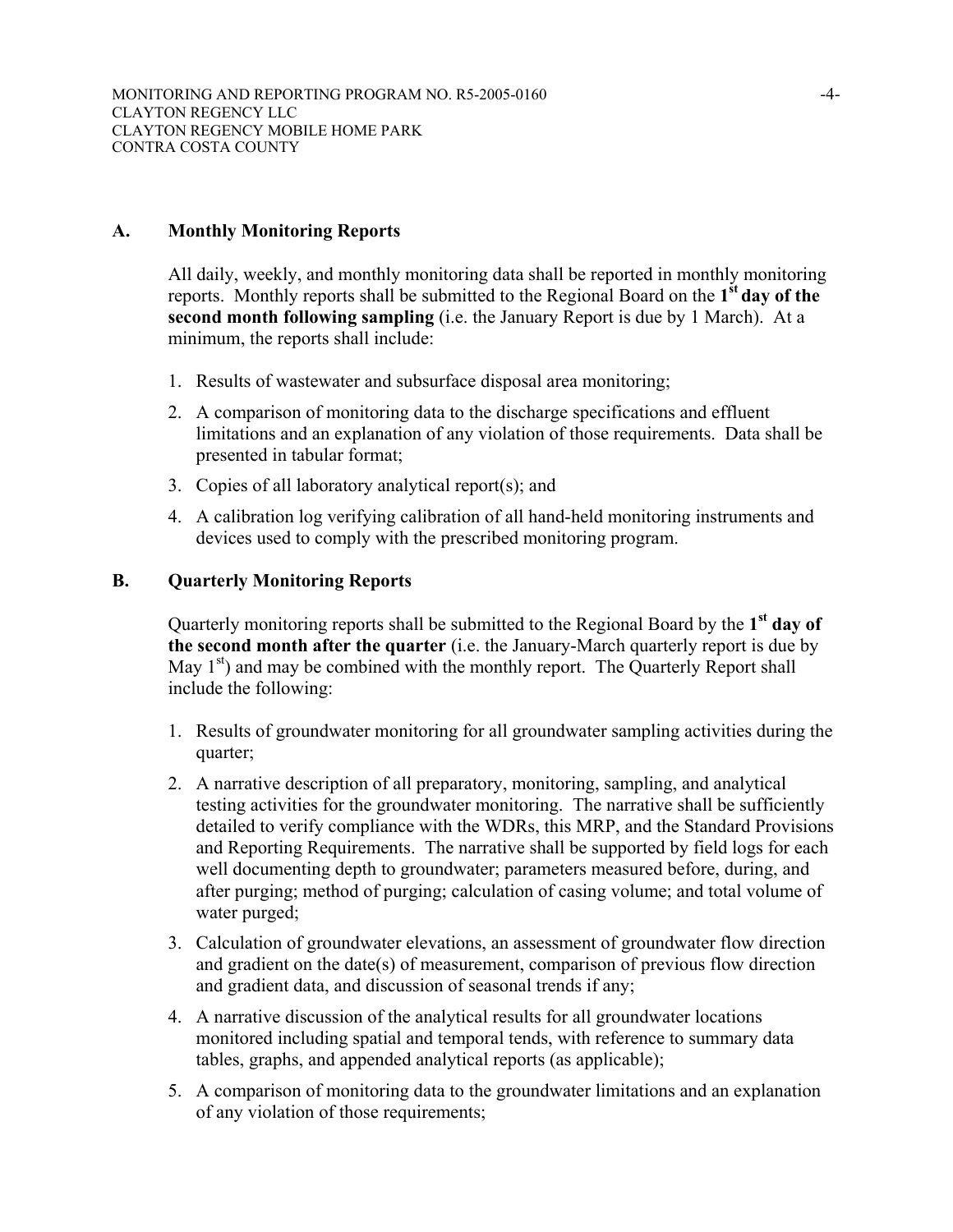- 6. Summary data tables of historical and current water table elevations and analytical results;
- 7. A scaled map showing relevant structures and features of the facility, the locations of monitoring wells and any other sampling stations, and groundwater elevation contours referenced to mean sea level datum;
- 8. Copies of laboratory analytical report(s) for groundwater monitoring.

# **C. Annual Report**

Beginning in **February 2006**, an Annual Report shall be prepared and submitted to the Regional Board by **1 February** each year. The Annual Report shall include all monitoring data required in the monthly/quarterly schedule. In addition, the Annual Report shall include the following:

- 1. The contents of the regular groundwater monitoring report for the last quarter of the year;
- 2. Tabular and graphical summaries of all groundwater monitoring data collected during the year and quarterly groundwater elevation contour maps;
- 3. An intrawell statistical analysis of each groundwater monitoring parameter for each well; time versus concentration plots for each constituent for each well, and comparison to the established background groundwater concentrations;
- 4. A discussion of compliance and the corrective actions taken, as well as any planned or proposed actions needed to bring the discharge into full compliance with the waste discharge requirements;
- 5. A discussion of any data gaps and potential deficiencies/redundancies in the monitoring system or reporting program;
- 6. The results for analyses that are performed annually (as set forth above);
- 7. A summary of information on the management and disposal of biosolids;
- 8. The results from any analytical testing performed to characterize the biosolids prior to off-site disposal;
- 9. A forecast of influent flows for the coming year, as described in Standard Provision No. E.4; and
- 10. The name and contact information for the certified wastewater operator responsible for operation, maintenance, and system monitoring.

A letter transmitting the self-monitoring reports shall accompany each report. The letter shall include a discussion of requirement violations found during the reporting period, and actions taken or planned for correcting noted violations, such as operation or facility modifications. If the Discharger has previously submitted a report describing corrective actions and/or a time schedule for implementing the corrective actions, reference to the previous correspondence will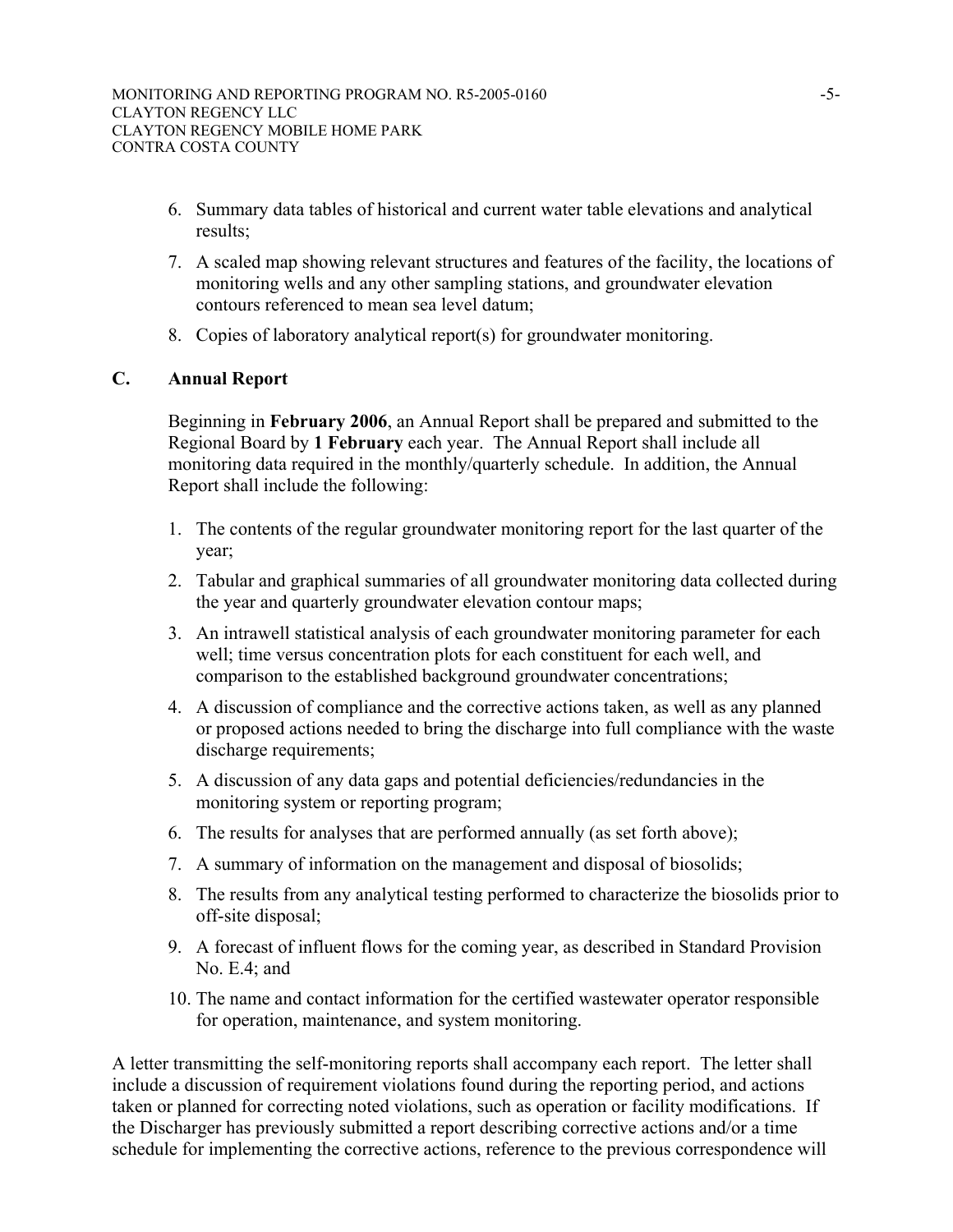#### MONITORING AND REPORTING PROGRAM NO. R5-2005-0160 -6- CLAYTON REGENCY LLC CLAYTON REGENCY MOBILE HOME PARK CONTRA COSTA COUNTY

be satisfactory. The transmittal letter shall contain the penalty of perjury statement by the Discharger, or the Discharger's authorized agent, as described in the Standard Provisions General Reporting Requirements Section B.3.

The Discharger shall implement the above monitoring program as of the date of this Order.

Ordered by:

THOMAS R. PINKOS, Executive Officer

 21 October 2005 (Date)

ALO:10/21/2005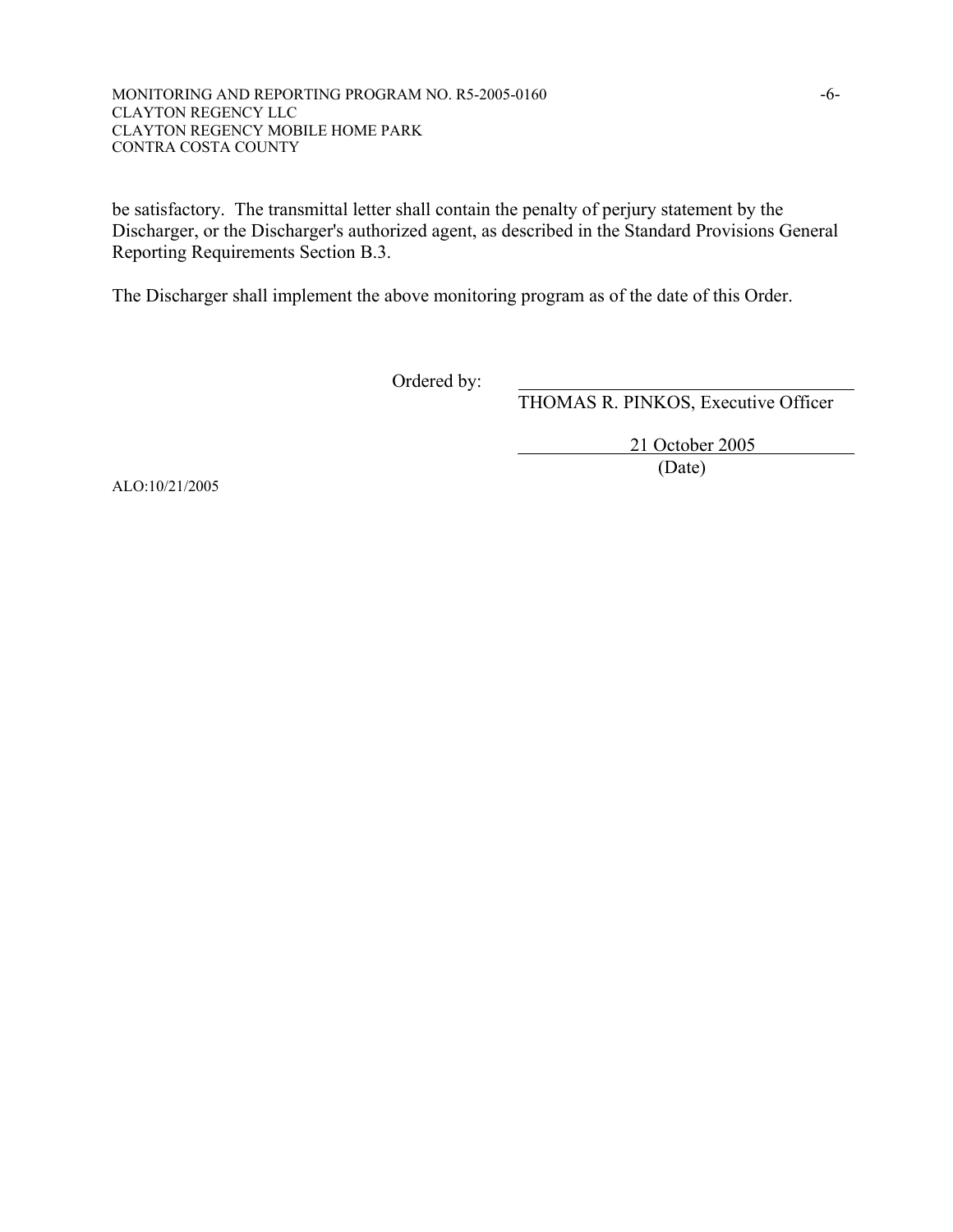#### INFORMATION SHEET

# ORDER NO. R5-2005-0160 CLAYTON REGENCY LLC CLAYTON REGENCY MOBILE HOME PARK CONTRA COSTA COUNTY

The Clayton Regency Mobile Home Park is located west of the town of Brentwood on Marsh Creek Road. The mobile home park has spaces for 192 tenants, but occupancy in recent years has been less than capacity. The on-site wastewater treatment system previously consisted of two septic tanks and leachfields.

The Discharger has constructed major improvements to the wastewater treatment system to protect water quality. The improvements include a package treatment plant to provide secondary treatment, denitrification and disinfection, and new pressure-dosed at grade mound systems for effluent disposal. The existing septic tanks will continue to be used for primary treatment of domestic wastewater and will also serve as flow equalization tanks. Treated, disinfected wastewater will be conveyed to a pumping tank for discharge to the subsurface disposal system. The package plant is designed to treat average daily dry weather flows of 46,000 gpd and peak month average daily flows of 52,000 gpd.

Treated and disinfected effluent will be discharged primarily to a new at-grade mound leaching system. The new 50,000 square foot mound system will be pressure dosed, and each zone will be allowed to rest between applications. The pressure-dosing system is automated and is designed to automatically switch the flow to the next dosing zone at a preset interval. The upper leachfield has been reconstructed as a pressure-dosed at-grade mound system covering 10,000 square feet. The lower leachfield will be used only for emergency bypass conditions. The combined average daily dry weather disposal capacity of the new leach field and the reconstructed upper leachfield is 48,000 gpd.

Groundwater is typically encountered at 11 to 26 feet below ground surface, and generally flows towards Marsh Creek. The facility has nine groundwater monitoring wells completed within the shallow saturated zone. Based on groundwater monitoring data for these wells since 2001, the existing leachfields and brine disposal wells have caused concentrations of ammonia, nitrate nitrogen, dissolved solids, and coliform organisms to exceed the applicable water quality limits. Groundwater TDS concentrations beneath the lower leachfield are likely attributable to its former use for RO brine disposal. Since the brine discharge was ceased, TDS concentrations in all three wells have been decreasing.

The derivation of key specifications and provisions in the proposed Order is discussed below.

#### **Effluent Limitations and Effluent Monitoring**

Because of the proximity of the water table, the discharge may pose a threat to groundwater quality. Therefore, it is appropriate to require frequent treatment system and effluent monitoring to ensure that best practicable treatment and control (BPTC) and the highest water quality consistent with the maximum benefit to the people of the State will be achieved.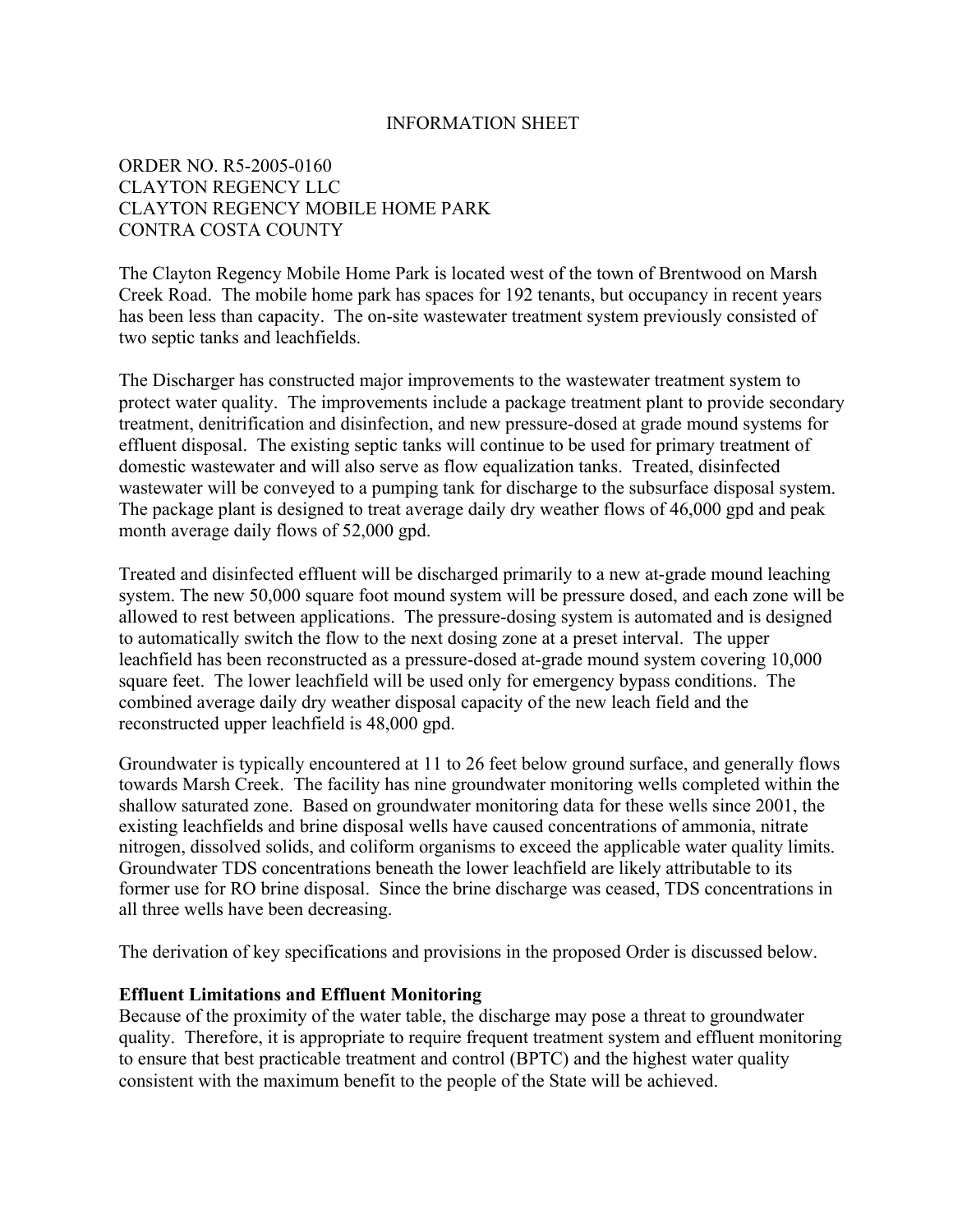INFORMATION SHEET  $\sim$ ORDER NO. R5-2005-0160 CLAYTON REGENCY LLC CLAYTON REGENCY MOBILE HOME PARK CONTRA COSTA COUNTY

The limitations are based on the design proposed in the Report of Waste Discharge and should be easily achievable with proper system operation and maintenance.

### **Groundwater Limitations, Groundwater Monitoring, and Provisions F.1.d and F.1.e**

As stated above, shallow groundwater beneath the existing leachfields has been degraded. The new wastewater treatment system should be able to mitigate some, if not all, of the degradation over time. The Discharger has not provided any documentation showing that it should be allowed to degrade groundwater consistent with State Board Resolution No. 68-16, and therefore no groundwater degradation is allowed. This Order requires quarterly groundwater monitoring to determine whether the degradation is decreasing. If degradation continues unabated, then the Discharger must either show that it complies with Resolution No. 68-16 or propose facility improvements to prevent such degradation.

The Discharger is required to complete a statistical determination of background groundwater quality (Provision F.1.d), perform an annual assessment of groundwater degradation, and reevaluate groundwater pollution beneath the existing leachfields in five years (Provision F.1.e).

#### **Provision F.1.a**

The wastewater treatment system is mechanically complex and relies on diligent attention to inspection, monitoring, and maintenance to ensure compliance with the Effluent and Groundwater Limitations of this Order. The Report of Waste Discharge states that the Discharger will retain a certified wastewater treatment plant operator. Therefore, Provision F.1.a requires that the Discharger submit documentation demonstrating that a certified wastewater treatment plant operator has been retained to perform all operation, maintenance, and routine monitoring of the wastewater treatment system.

#### **Provisions F.1.c**

The wastewater treatment and disposal system is complex and will be constructed from equipment obtained from more than one manufacturer. Therefore, Provision F.1.c requires that the Discharger submit a detailed Operation and Maintenance Manual to ensure that the operator understands the appropriate inspection, monitoring, and maintenance protocols.

ALO:10/21/05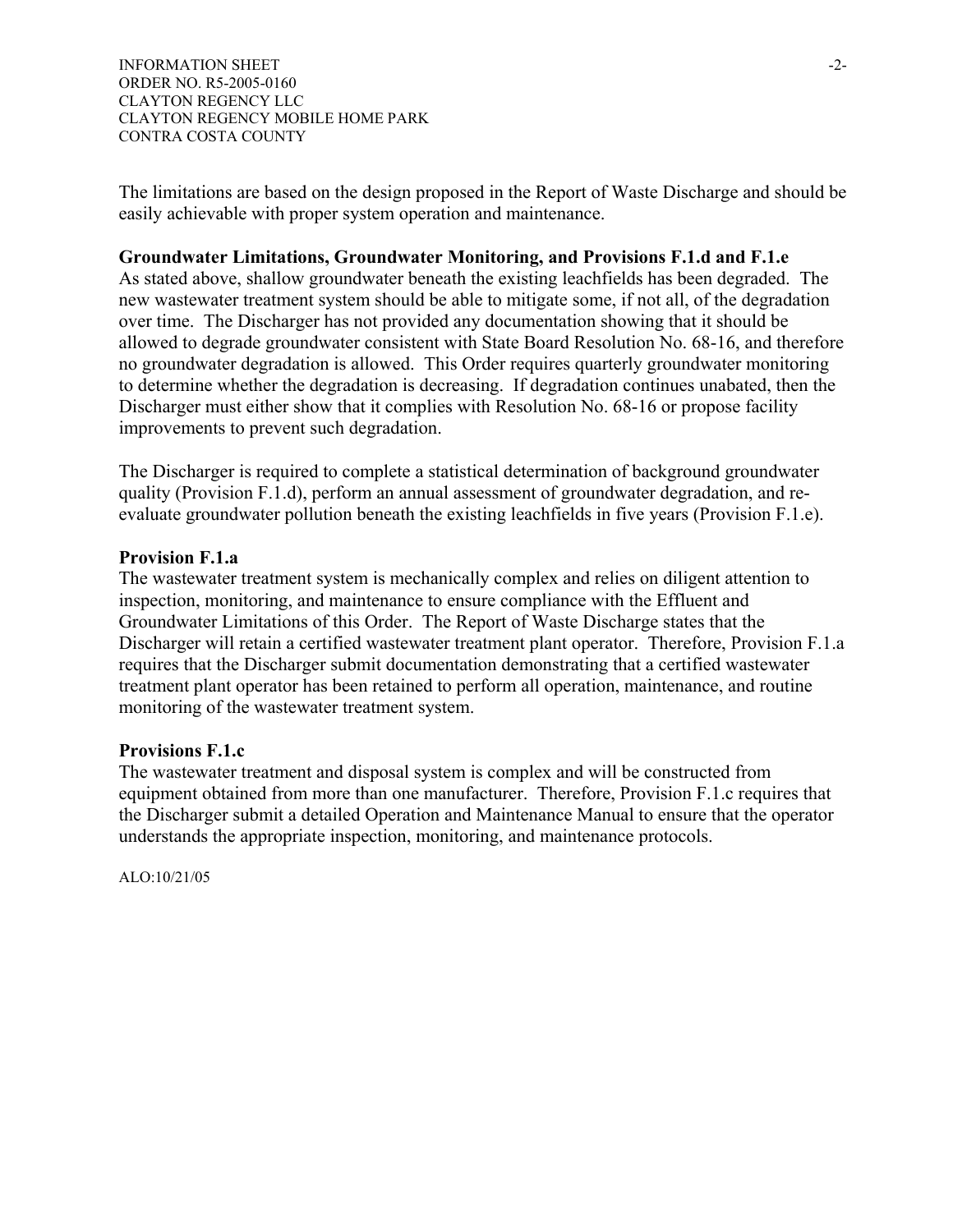# **ATTACHMENT A**



| <b>Drawing Reference:</b><br><b>USGS Topographic</b><br>Map | <b>VICINITY MAP</b><br><b>CLAYTON REGENCY LLC</b><br><b>CLAYTON REGENCY MOBILE HOME PARK</b> |                              |
|-------------------------------------------------------------|----------------------------------------------------------------------------------------------|------------------------------|
| 7.5-Minute<br>Quadrangle                                    | CONTRA COSTA COUNTY                                                                          |                              |
| <b>Antioch South</b>                                        | ORDER NO. R5-2005-0160                                                                       | Approx. Scale: $1" = 1,300'$ |